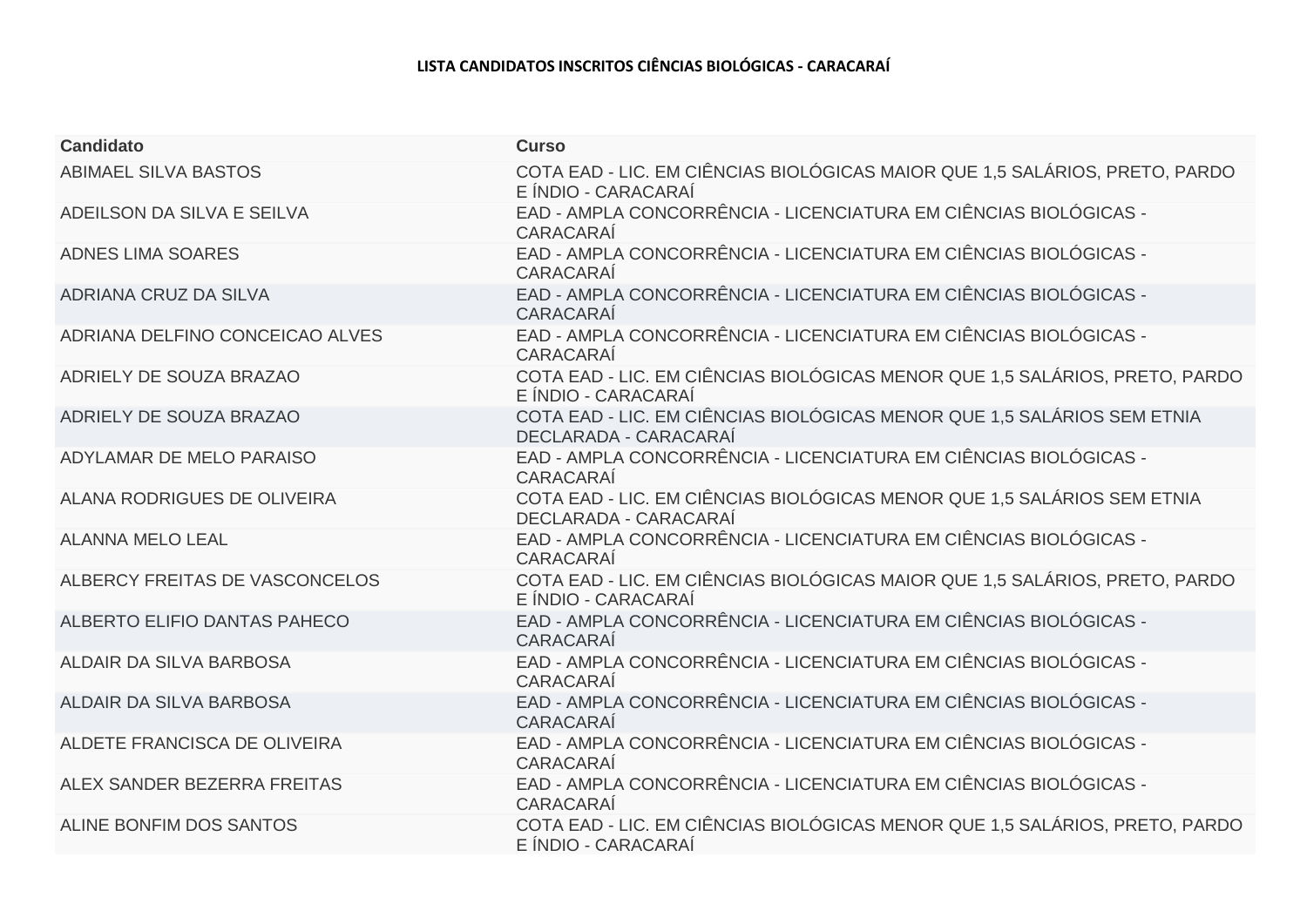| ALINE BONFIM DOS SANTOS                | COTA EAD - LIC. EM CIÊNCIAS BIOLÓGICAS MENOR QUE 1,5 SALÁRIOS SEM ETNIA<br>DECLARADA - CARACARAÍ   |
|----------------------------------------|----------------------------------------------------------------------------------------------------|
| ALINE CRISTINE LIMA SOARES             | EAD - AMPLA CONCORRÊNCIA - LICENCIATURA EM CIÊNCIAS BIOLÓGICAS -<br>CARACARAÍ                      |
| ALINE DE MENDONCA PEREIRA              | EAD - AMPLA CONCORRÊNCIA - LICENCIATURA EM CIÊNCIAS BIOLÓGICAS -<br>CARACARAÍ                      |
| ALMERINDO NAILSON SOARES DE LIRA       | EAD - AMPLA CONCORRÊNCIA - LICENCIATURA EM CIÊNCIAS BIOLÓGICAS -<br>CARACARAÍ                      |
| AMANDA KAROLINE VINHORT ALVES          | EAD - AMPLA CONCORRÊNCIA - LICENCIATURA EM CIÊNCIAS BIOLÓGICAS -<br>CARACARAÍ                      |
| ANA CAROLINE DE ARAUJO MORAES          | EAD - AMPLA CONCORRÊNCIA - LICENCIATURA EM CIÊNCIAS BIOLÓGICAS -<br>CARACARAÍ                      |
| ANA CIBELY NASCIMENTO DOS SANTOS       | EAD - AMPLA CONCORRÊNCIA - LICENCIATURA EM CIÊNCIAS BIOLÓGICAS -<br>CARACARAÍ                      |
| ANA FLAVIA DE ALMEIDA LIMA             | COTA EAD - LIC. EM CIÊNCIAS BIOLÓGICAS MAIOR QUE 1,5 SALÁRIOS, PRETO, PARDO<br>E ÍNDIO - CARACARAÍ |
| ANA MARIA MARTINS DA SILVA E SILVA     | EAD - AMPLA CONCORRÊNCIA - LICENCIATURA EM CIÊNCIAS BIOLÓGICAS -<br>CARACARAÍ                      |
| ANDERSON LEITAO DO NASCIMENTO          | COTA EAD - LIC. EM CIÊNCIAS BIOLÓGICAS MAIOR QUE 1,5 SALÁRIOS, PRETO, PARDO<br>E ÍNDIO - CARACARAÍ |
| ANDERSON LEITAO DO NASCIMENTO          | EAD - AMPLA CONCORRÊNCIA - LICENCIATURA EM CIÊNCIAS BIOLÓGICAS -<br>CARACARAÍ                      |
| ANDERSON RICHELLI RODRIGUES DE ANDRADE | EAD - AMPLA CONCORRÊNCIA - LICENCIATURA EM CIÊNCIAS BIOLÓGICAS -<br>CARACARAÍ                      |
| ANDREIA SILVA TELES                    | EAD - AMPLA CONCORRÊNCIA - LICENCIATURA EM CIÊNCIAS BIOLÓGICAS -<br>CARACARAÍ                      |
| <b>ANDRE SILVA VIANA</b>               | EAD - AMPLA CONCORRÊNCIA - LICENCIATURA EM CIÊNCIAS BIOLÓGICAS -<br>CARACARAÍ                      |
| ANDREZA CRISTINA CIRILO FELIX          | EAD - AMPLA CONCORRÊNCIA - LICENCIATURA EM CIÊNCIAS BIOLÓGICAS -<br>CARACARAÍ                      |
| ANDRIA POLIANA BRITO DA SILVA          | EAD - AMPLA CONCORRÊNCIA - LICENCIATURA EM CIÊNCIAS BIOLÓGICAS -<br><b>CARACARAÍ</b>               |
| ANGELA CRISTINA SOUZA DOS SANTOS       | EAD - AMPLA CONCORRÊNCIA - LICENCIATURA EM CIÊNCIAS BIOLÓGICAS -<br>CARACARAÍ                      |
| <b>ANTONIA DE MELO MOURAO</b>          | EAD - AMPLA CONCORRÊNCIA - LICENCIATURA EM CIÊNCIAS BIOLÓGICAS -<br>CARACARAÍ                      |
| ANTONIA KEILA MOREIRA BEZERRA          | EAD - AMPLA CONCORRÊNCIA - LICENCIATURA EM CIÊNCIAS BIOLÓGICAS -<br>CARACARAÍ                      |
| <b>ANTONIO ALVES PEREIRA</b>           | COTA EAD - LIC. EM CIÊNCIAS BIOLÓGICAS MENOR QUE 1,5 SALÁRIOS, PRETO, PARDO                        |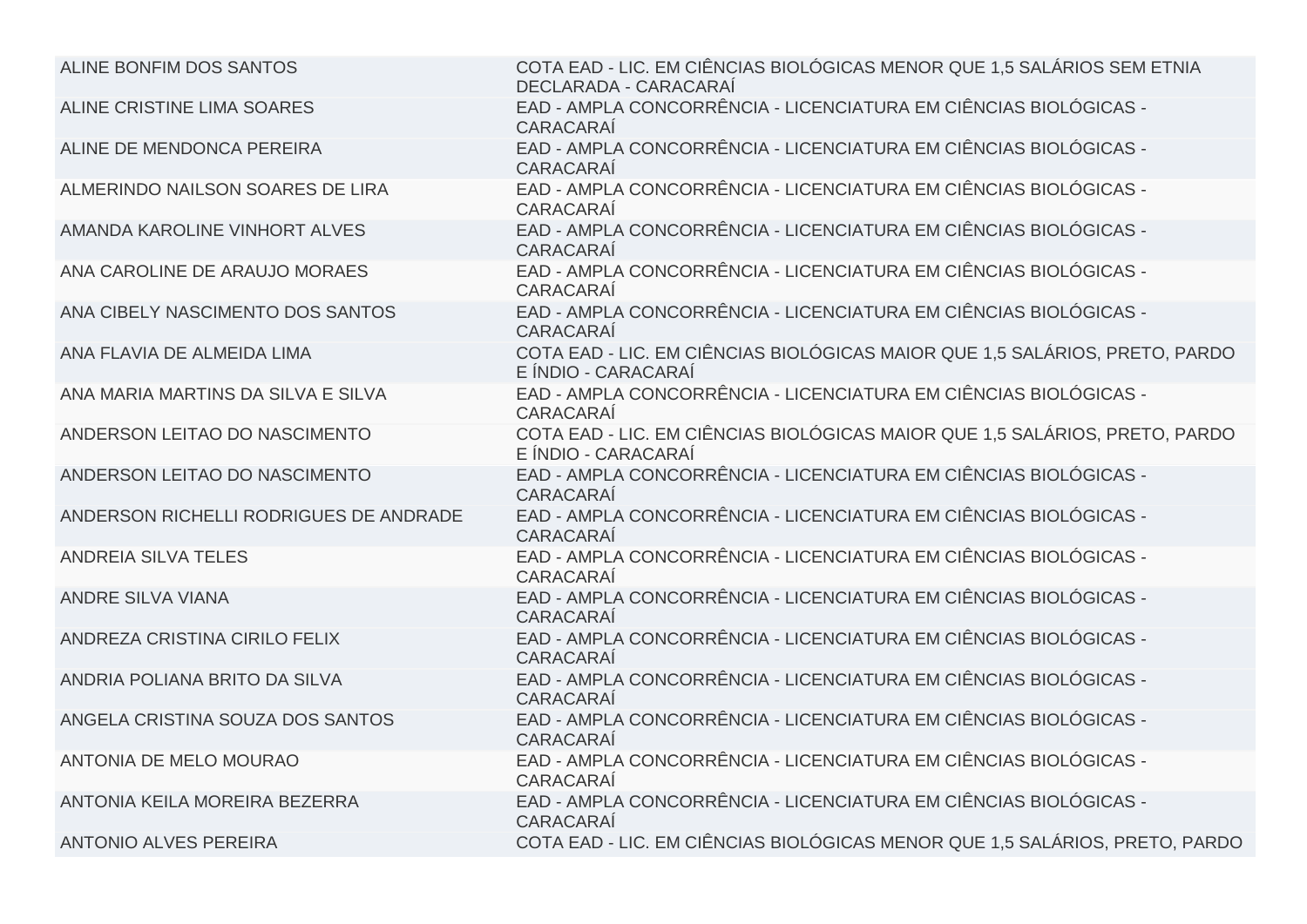|                                          | E ÍNDIO - CARACARAÍ                                                                                |
|------------------------------------------|----------------------------------------------------------------------------------------------------|
| <b>ANTONIO ALVES PEREIRA</b>             | COTA EAD - LIC. EM CIÊNCIAS BIOLÓGICAS MAIOR QUE 1,5 SALÁRIOS, PRETO, PARDO<br>E ÍNDIO - CARACARAÍ |
| ANTONIO FRANCISCO DA SILVA RAMOS         | EAD - AMPLA CONCORRÊNCIA - LICENCIATURA EM CIÊNCIAS BIOLÓGICAS -<br>CARACARAÍ                      |
| <b>ANTONIO SILVA DE MESQUITA</b>         | EAD - AMPLA CONCORRÊNCIA - LICENCIATURA EM CIÊNCIAS BIOLÓGICAS -<br>CARACARAÍ                      |
| <b>ARISTON BARRETO LOPES</b>             | EAD - AMPLA CONCORRÊNCIA - LICENCIATURA EM CIÊNCIAS BIOLÓGICAS -<br>CARACARAÍ                      |
| ARLEN DE OLIVEIRA GIMA                   | EAD - AMPLA CONCORRÊNCIA - LICENCIATURA EM CIÊNCIAS BIOLÓGICAS -<br>CARACARAÍ                      |
| AURELIANO CARVALHO OLIVEIRA              | EAD - AMPLA CONCORRÊNCIA - LICENCIATURA EM CIÊNCIAS BIOLÓGICAS -<br>CARACARAÍ                      |
| BERNARDES BARBOSA DE OLIVEIRA            | EAD - AMPLA CONCORRÊNCIA - LICENCIATURA EM CIÊNCIAS BIOLÓGICAS -<br>CARACARAÍ                      |
| BRENDA FERREIRA DE ANDRADE               | EAD - AMPLA CONCORRÊNCIA - LICENCIATURA EM CIÊNCIAS BIOLÓGICAS -<br>CARACARAÍ                      |
| BRUNA LAIS DOS SANTOS NASCIMENTO PEIXOTO | EAD - AMPLA CONCORRÊNCIA - LICENCIATURA EM CIÊNCIAS BIOLÓGICAS -<br>CARACARAÍ                      |
| <b>BRUNO CORREA DE OLIVEIRA</b>          | EAD - AMPLA CONCORRÊNCIA - LICENCIATURA EM CIÊNCIAS BIOLÓGICAS -<br>CARACARAÍ                      |
| CARLA DANIELE ANDRADE DE SOUZA           | COTA EAD - LIC. EM CIÊNCIAS BIOLÓGICAS MENOR QUE 1,5 SALÁRIOS, PRETO, PARDO<br>E ÍNDIO - CARACARAÍ |
| CARLA DANIELE ANDRADE DE SOUZA           | COTA EAD - LIC. EM CIÊNCIAS BIOLÓGICAS MAIOR QUE 1,5 SALÁRIOS, PRETO, PARDO<br>E ÍNDIO - CARACARAÍ |
| <b>CARLOISA CORREA LOPES</b>             | EAD - AMPLA CONCORRÊNCIA - LICENCIATURA EM CIÊNCIAS BIOLÓGICAS -<br>CARACARAÍ                      |
| CARLOS EDUARDO MOURA DOS SANTOS          | EAD - AMPLA CONCORRÊNCIA - LICENCIATURA EM CIÊNCIAS BIOLÓGICAS -<br>CARACARAÍ                      |
| CARLOS EDUARDO MOURA DOS SANTOS          | COTA EAD - LIC. EM CIÊNCIAS BIOLÓGICAS MAIOR QUE 1,5 SALÁRIOS, PRETO, PARDO<br>E ÍNDIO - CARACARAÍ |
| CARLOS EDUARDO MOURA DOS SANTOS          | COTA EAD - LIC. EM CIÊNCIAS BIOLÓGICAS MENOR QUE 1,5 SALÁRIOS, PRETO, PARDO<br>E ÍNDIO - CARACARAÍ |
| CHIRLLAYNE RENATA GOMES DA SILVA         | EAD - AMPLA CONCORRÊNCIA - LICENCIATURA EM CIÊNCIAS BIOLÓGICAS -<br>CARACARAÍ                      |
| <b>CIAFRA OLIVEIRA FERREIRA</b>          | EAD - AMPLA CONCORRÊNCIA - LICENCIATURA EM CIÊNCIAS BIOLÓGICAS -<br>CARACARAÍ                      |
| CICERA DANIELLY ARAUJO SILVA             | EAD - AMPLA CONCORRÊNCIA - LICENCIATURA EM CIÊNCIAS BIOLÓGICAS -<br>CARACARAÍ                      |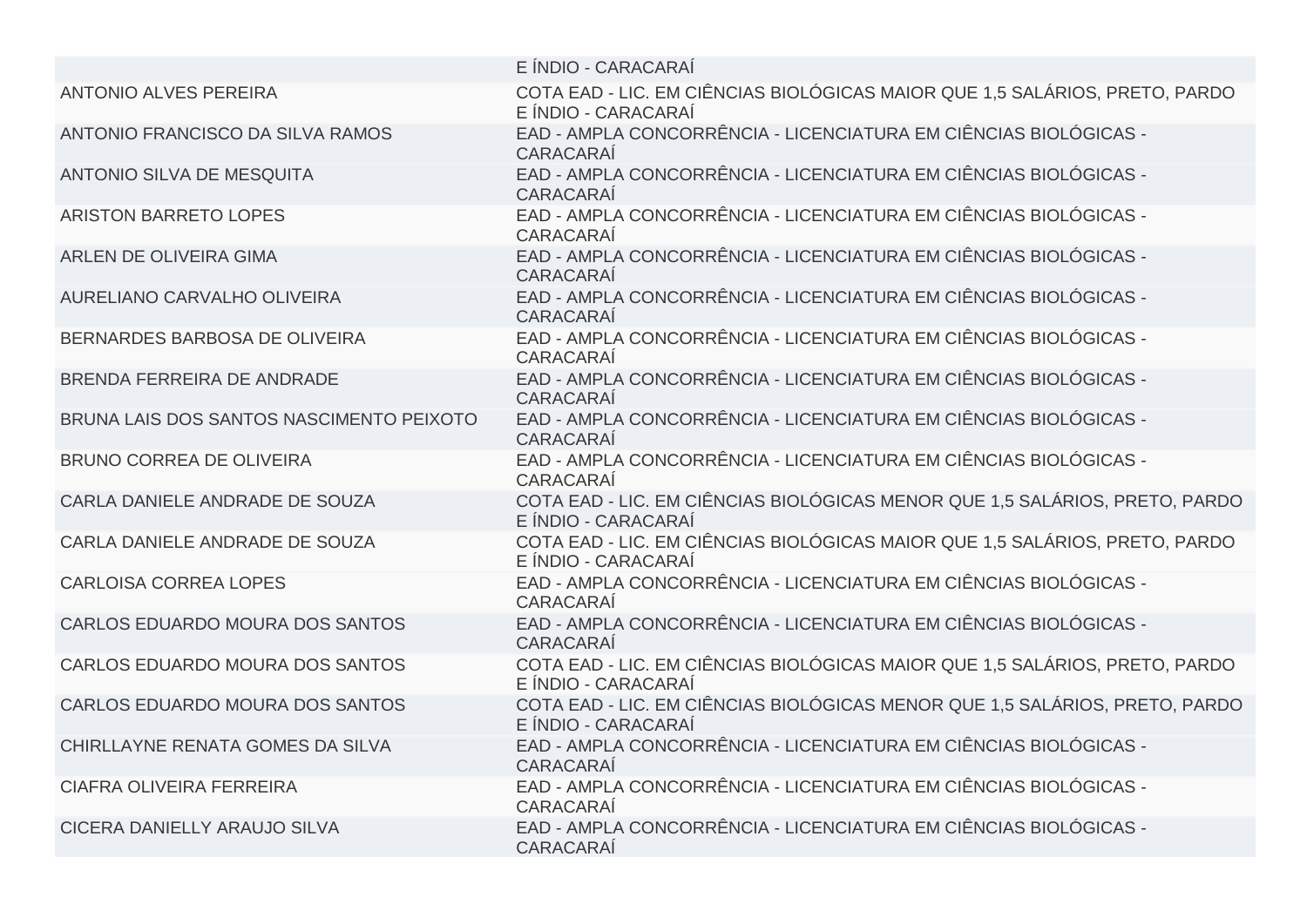| <b>CINARA GAMA CORDEIRO</b>       | EAD - AMPLA CONCORRÊNCIA - LICENCIATURA EM CIÊNCIAS BIOLÓGICAS -<br>CARACARAÍ        |
|-----------------------------------|--------------------------------------------------------------------------------------|
| CLAUDIA ADRIANA FERREIRA DA SILVA | EAD - AMPLA CONCORRÊNCIA - LICENCIATURA EM CIÊNCIAS BIOLÓGICAS -<br>CARACARAÍ        |
| <b>CLAUDIA ESTELA FERREIRA</b>    | EAD - AMPLA CONCORRÊNCIA - LICENCIATURA EM CIÊNCIAS BIOLÓGICAS -<br>CARACARAÍ        |
| <b>CLAUDIA REJANE DE SOUSA</b>    | EAD - AMPLA CONCORRÊNCIA - LICENCIATURA EM CIÊNCIAS BIOLÓGICAS -<br>CARACARAÍ        |
| <b>CLEIA DA SILVA PEREIRA</b>     | EAD - AMPLA CONCORRÊNCIA - LICENCIATURA EM CIÊNCIAS BIOLÓGICAS -<br>CARACARAÍ        |
| <b>CLEIDE GONCALVES VIEIRA</b>    | EAD - AMPLA CONCORRÊNCIA - LICENCIATURA EM CIÊNCIAS BIOLÓGICAS -<br>CARACARAÍ        |
| <b>CLEIDIMAR SILVA SOUZA</b>      | EAD - AMPLA CONCORRÊNCIA - LICENCIATURA EM CIÊNCIAS BIOLÓGICAS -<br>CARACARAÍ        |
| CLICIA RAQUEL DE OLIVEIRA CABRAL  | EAD - AMPLA CONCORRÊNCIA - LICENCIATURA EM CIÊNCIAS BIOLÓGICAS -<br>CARACARAÍ        |
| CLISOLANGE DA SILVA CRUZ          | EAD - AMPLA CONCORRÊNCIA - LICENCIATURA EM CIÊNCIAS BIOLÓGICAS -<br>CARACARAÍ        |
| <b>CRISTINA GOMES DOS SANTOS</b>  | EAD - AMPLA CONCORRÊNCIA - LICENCIATURA EM CIÊNCIAS BIOLÓGICAS -<br><b>CARACARAÍ</b> |
| <b>CRISTINA SILVA OLIVERA</b>     | EAD - AMPLA CONCORRÊNCIA - LICENCIATURA EM CIÊNCIAS BIOLÓGICAS -<br>CARACARAÍ        |
| DAISE SOUSA VIEIRA                | EAD - AMPLA CONCORRÊNCIA - LICENCIATURA EM CIÊNCIAS BIOLÓGICAS -<br>CARACARAÍ        |
| DANIELA ALVARENGA CARDOSO         | EAD - AMPLA CONCORRÊNCIA - LICENCIATURA EM CIÊNCIAS BIOLÓGICAS -<br>CARACARAÍ        |
| DANIELE KAROLINE DA SILVA         | EAD - AMPLA CONCORRÊNCIA - LICENCIATURA EM CIÊNCIAS BIOLÓGICAS -<br>CARACARAÍ        |
| DARLEN DA ROCHA NUNES             | EAD - AMPLA CONCORRÊNCIA - LICENCIATURA EM CIÊNCIAS BIOLÓGICAS -<br>CARACARAÍ        |
| <b>DARLIANE DIAS BRITO</b>        | EAD - AMPLA CONCORRÊNCIA - LICENCIATURA EM CIÊNCIAS BIOLÓGICAS -<br>CARACARAÍ        |
| DAYANE CRISTINA MOTA SOUZA        | EAD - AMPLA CONCORRÊNCIA - LICENCIATURA EM CIÊNCIAS BIOLÓGICAS -<br>CARACARAÍ        |
| <b>DAYANNESOUSAVIEIRA</b>         | EAD - AMPLA CONCORRÊNCIA - LICENCIATURA EM CIÊNCIAS BIOLÓGICAS -<br>CARACARAÍ        |
| DEBORA MACIEL DE LIMA             | EAD - AMPLA CONCORRÊNCIA - LICENCIATURA EM CIÊNCIAS BIOLÓGICAS -<br>CARACARAÍ        |
| <b>DEIVID DA SILVA MARQUES</b>    | EAD - AMPLA CONCORRÊNCIA - LICENCIATURA EM CIÊNCIAS BIOLÓGICAS -                     |
|                                   |                                                                                      |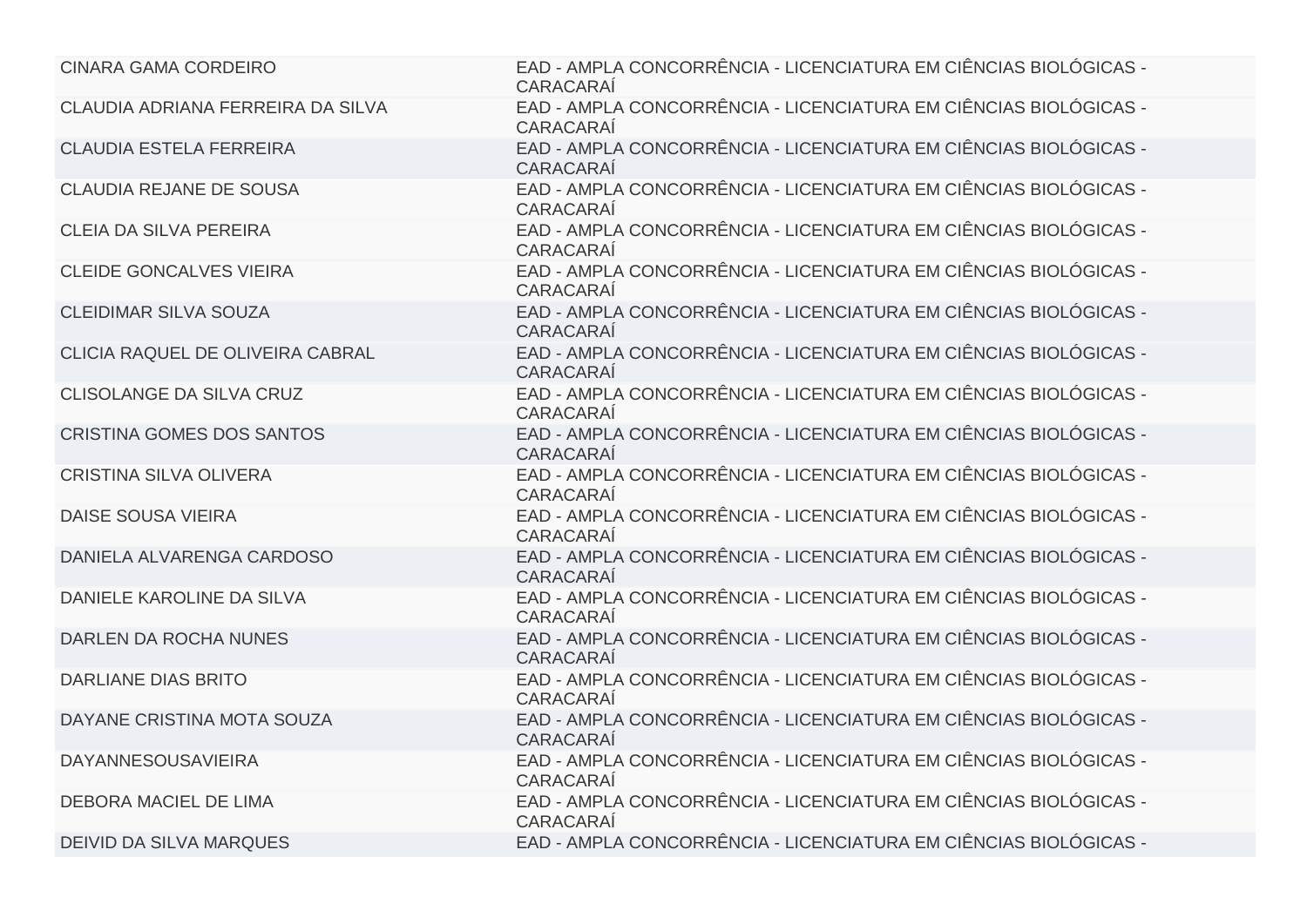|                                      | CARACARAÍ                                                                     |
|--------------------------------------|-------------------------------------------------------------------------------|
| <b>DEJANGO MATEUS GOMES</b>          | EAD - AMPLA CONCORRÊNCIA - LICENCIATURA EM CIÊNCIAS BIOLÓGICAS -<br>CARACARAÍ |
| <b>DEUSIMAR LIMA DA SILVA</b>        | EAD - AMPLA CONCORRÊNCIA - LICENCIATURA EM CIÊNCIAS BIOLÓGICAS -<br>CARACARAÍ |
| DEYSIANNE DA SILVA SOARES            | EAD - AMPLA CONCORRÊNCIA - LICENCIATURA EM CIÊNCIAS BIOLÓGICAS -<br>CARACARAÍ |
| DHULIANE CARDOSO MAGALHAES           | EAD - AMPLA CONCORRÊNCIA - LICENCIATURA EM CIÊNCIAS BIOLÓGICAS -<br>CARACARAÍ |
| <b>DIEGO MACIEL DE LIMA</b>          | EAD - AMPLA CONCORRÊNCIA - LICENCIATURA EM CIÊNCIAS BIOLÓGICAS -<br>CARACARAÍ |
| DINA HET DA SILVA SANTOS             | EAD - AMPLA CONCORRÊNCIA - LICENCIATURA EM CIÊNCIAS BIOLÓGICAS -<br>CARACARAÍ |
| DIONARIA PEREIRA DA SILVA            | EAD - AMPLA CONCORRÊNCIA - LICENCIATURA EM CIÊNCIAS BIOLÓGICAS -<br>CARACARAÍ |
| EDIVANIA CONRADO ALVES               | EAD - AMPLA CONCORRÊNCIA - LICENCIATURA EM CIÊNCIAS BIOLÓGICAS -<br>CARACARAI |
| <b>EDSON DE SOUZA MARQUES</b>        | EAD - AMPLA CONCORRÊNCIA - LICENCIATURA EM CIÊNCIAS BIOLÓGICAS -<br>CARACARAÍ |
| ELAINE FERREIRA DA SILVA             | EAD - AMPLA CONCORRÊNCIA - LICENCIATURA EM CIÊNCIAS BIOLÓGICAS -<br>CARACARAÍ |
| <b>ELAINE GOMES LEAL</b>             | EAD - AMPLA CONCORRÊNCIA - LICENCIATURA EM CIÊNCIAS BIOLÓGICAS -<br>CARACARAÍ |
| ELCIONE RODRIGUES OLIVEIRA           | EAD - AMPLA CONCORRÊNCIA - LICENCIATURA EM CIÊNCIAS BIOLÓGICAS -<br>CARACARAÍ |
| ELDA AMORIM DE SOUSA MARTINS         | EAD - AMPLA CONCORRÊNCIA - LICENCIATURA EM CIÊNCIAS BIOLÓGICAS -<br>CARACARAÍ |
| ELDENIR TATIANA RODRIGUES DE ALMEIDA | EAD - AMPLA CONCORRÊNCIA - LICENCIATURA EM CIÊNCIAS BIOLÓGICAS -<br>CARACARAÍ |
| ELIANE AMORIM DE SOUSA               | EAD - AMPLA CONCORRÊNCIA - LICENCIATURA EM CIÊNCIAS BIOLÓGICAS -<br>CARACARAÍ |
| ELIDA COSTA RODRIGUES                | EAD - AMPLA CONCORRÊNCIA - LICENCIATURA EM CIÊNCIAS BIOLÓGICAS -<br>CARACARAÍ |
| ELIETE ARAUJO DOS SANTOS             | EAD - AMPLA CONCORRÊNCIA - LICENCIATURA EM CIÊNCIAS BIOLÓGICAS -<br>CARACARAÍ |
| ELIEZER DOS SANTOS SILVA             | EAD - AMPLA CONCORRÊNCIA - LICENCIATURA EM CIÊNCIAS BIOLÓGICAS -<br>CARACARAÍ |
| ELIOENAI AGUIAR DE SOUSA             | EAD - AMPLA CONCORRÊNCIA - LICENCIATURA EM CIÊNCIAS BIOLÓGICAS -<br>CARACARAÍ |
|                                      |                                                                               |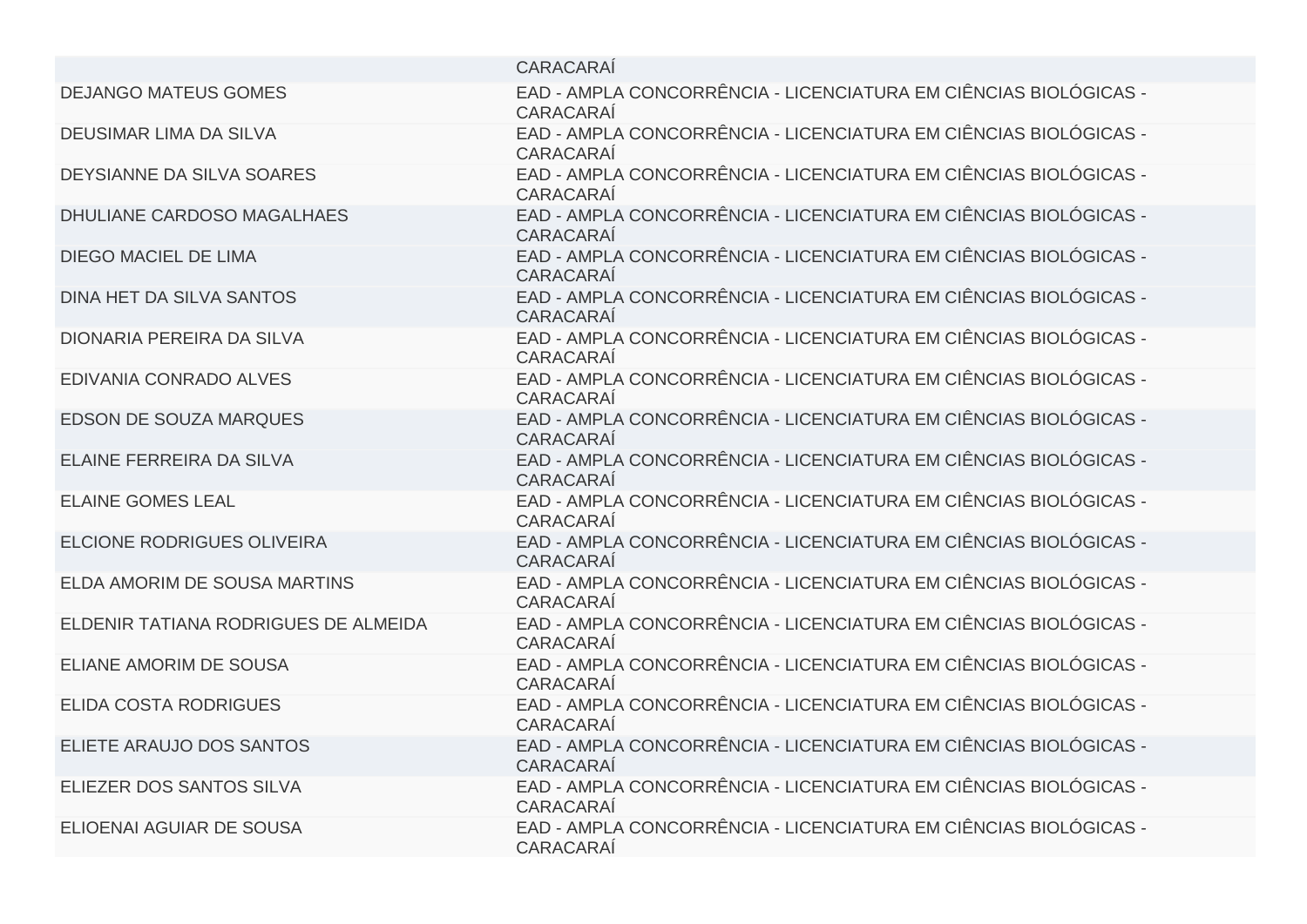| ELISAGELA COSTA NASCIMENTO            | EAD - AMPLA CONCORRÊNCIA - LICENCIATURA EM CIÊNCIAS BIOLÓGICAS -<br>CARACARAÍ                      |
|---------------------------------------|----------------------------------------------------------------------------------------------------|
| ELISANGELA MAXIMA DA ROCHA COSTA      | EAD - AMPLA CONCORRÊNCIA - LICENCIATURA EM CIÊNCIAS BIOLÓGICAS -<br>CARACARAÍ                      |
| ELISANIAS GOMES DE ALMEIDA            | EAD - AMPLA CONCORRÊNCIA - LICENCIATURA EM CIÊNCIAS BIOLÓGICAS -<br>CARACARAÍ                      |
| ELISSANDRA DA SILVA PINHEIRO          | EAD - AMPLA CONCORRÊNCIA - LICENCIATURA EM CIÊNCIAS BIOLÓGICAS -<br>CARACARAÍ                      |
| ELLEA CARLA DOS SANTOS MACEDO         | EAD - AMPLA CONCORRÊNCIA - LICENCIATURA EM CIÊNCIAS BIOLÓGICAS -<br>CARACARAÍ                      |
| ELLEN CARMEM DOS.SANTOS MACEDO        | EAD - AMPLA CONCORRÊNCIA - LICENCIATURA EM CIÊNCIAS BIOLÓGICAS -<br>CARACARAÍ                      |
| ELLEN CARMEM DOS.SANTOS MACEDO        | COTA EAD - LIC. EM CIÊNCIAS BIOLÓGICAS MAIOR QUE 1,5 SALÁRIOS, PRETO, PARDO<br>E ÍNDIO - CARACARAÍ |
| ELLEN CARMEM DOS.SANTOS MACEDO        | COTA EAD - LIC. EM CIÊNCIAS BIOLÓGICAS MENOR QUE 1,5 SALÁRIOS SEM ETNIA<br>DECLARADA - CARACARAÍ   |
| <b>ELZENIR MENDES SANTOS</b>          | EAD - AMPLA CONCORRÊNCIA - LICENCIATURA EM CIÊNCIAS BIOLÓGICAS -<br><b>CARACARAÍ</b>               |
| ENDRIUS GABRIEL DE OLIVEIRA DA SILVA  | EAD - AMPLA CONCORRÊNCIA - LICENCIATURA EM CIÊNCIAS BIOLÓGICAS -<br>CARACARAÍ                      |
| <b>ENOS MORAES DE SOUZA MARQUES</b>   | EAD - AMPLA CONCORRÊNCIA - LICENCIATURA EM CIÊNCIAS BIOLÓGICAS -<br>CARACARAÍ                      |
| ERICA OLIVEIRA DE SOUZA               | EAD - AMPLA CONCORRÊNCIA - LICENCIATURA EM CIÊNCIAS BIOLÓGICAS -<br>CARACARAÍ                      |
| <b>ERLANDIA DE MESQUITA RODRIGUES</b> | EAD - AMPLA CONCORRÊNCIA - LICENCIATURA EM CIÊNCIAS BIOLÓGICAS -<br>CARACARAÍ                      |
| <b>ERLONIUSON JARDIM DOS SANTOS</b>   | COTA EAD - LIC. EM CIÊNCIAS BIOLÓGICAS MAIOR QUE 1,5 SALÁRIOS, PRETO, PARDO<br>E ÍNDIO - CARACARAÍ |
| <b>ERLONIUSON JARDIM DOS SANTOS</b>   | EAD - AMPLA CONCORRÊNCIA - LICENCIATURA EM CIÊNCIAS BIOLÓGICAS -<br>CARACARAÍ                      |
| ESTENIO TRINDADE DA SILVA             | EAD - AMPLA CONCORRÊNCIA - LICENCIATURA EM CIÊNCIAS BIOLÓGICAS -<br>CARACARAÍ                      |
| <b>ESTER GOMES DA SILVA</b>           | EAD - AMPLA CONCORRÊNCIA - LICENCIATURA EM CIÊNCIAS BIOLÓGICAS -<br>CARACARAÍ                      |
| EURIDIANE DE OLIVEIRA FREITAS         | EAD - AMPLA CONCORRÊNCIA - LICENCIATURA EM CIÊNCIAS BIOLÓGICAS -<br>CARACARAÍ                      |
| EUZANIRA ARAUJO OLIVEIRA              | EAD - AMPLA CONCORRÊNCIA - LICENCIATURA EM CIÊNCIAS BIOLÓGICAS -<br>CARACARAÍ                      |
| <b>EVALDO PEREIRA ROSAS</b>           | EAD - AMPLA CONCORRÊNCIA - LICENCIATURA EM CIÊNCIAS BIOLÓGICAS -                                   |
|                                       |                                                                                                    |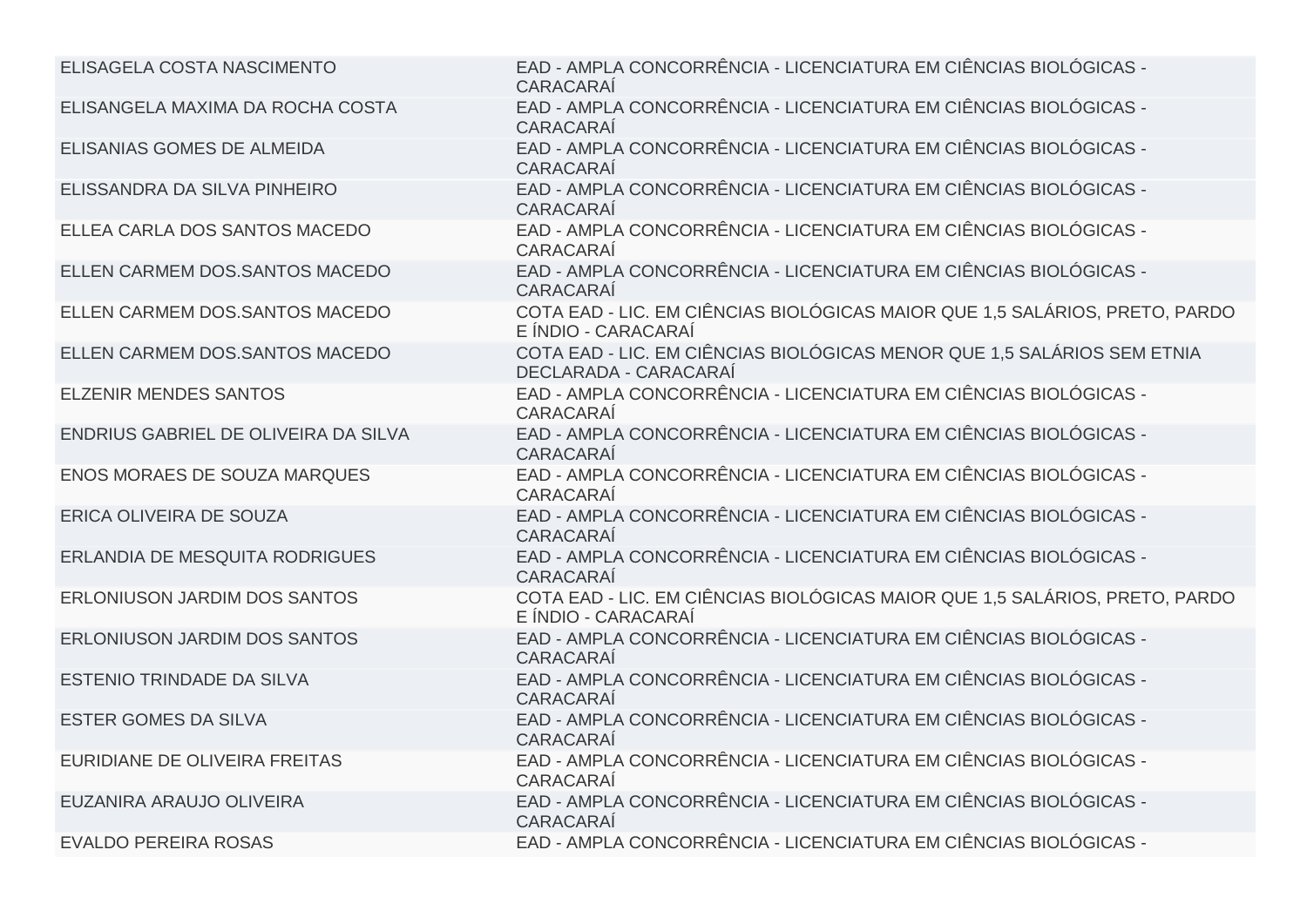|                                         | CARACARAÍ                                                                            |
|-----------------------------------------|--------------------------------------------------------------------------------------|
| EVANICE HORTENCO MONTEIRO               | EAD - AMPLA CONCORRÊNCIA - LICENCIATURA EM CIÊNCIAS BIOLÓGICAS -<br>CARACARAÍ        |
| <b>EZEQUIEL DA SILVA SANTOS</b>         | EAD - AMPLA CONCORRÊNCIA - LICENCIATURA EM CIÊNCIAS BIOLÓGICAS -<br>CARACARAÍ        |
| <b>FABIANA DOS SANTOS E SANTOS</b>      | EAD - AMPLA CONCORRÊNCIA - LICENCIATURA EM CIÊNCIAS BIOLÓGICAS -<br>CARACARAÍ        |
| <b>FABIO JOSE SANTOS DE SOUZA</b>       | EAD - AMPLA CONCORRÊNCIA - LICENCIATURA EM CIÊNCIAS BIOLÓGICAS -<br>CARACARAÍ        |
| <b>FABIO JUNIOR BRUEL DA SILVA</b>      | EAD - AMPLA CONCORRÊNCIA - LICENCIATURA EM CIÊNCIAS BIOLÓGICAS -<br>CARACARAÍ        |
| FABRICIO ALBERTO SOUZA DA SILVA         | EAD - AMPLA CONCORRÊNCIA - LICENCIATURA EM CIÊNCIAS BIOLÓGICAS -<br><b>CARACARAÍ</b> |
| <b>FARNI DA SILVA PEREIRA</b>           | EAD - AMPLA CONCORRÊNCIA - LICENCIATURA EM CIÊNCIAS BIOLÓGICAS -<br>CARACARAÍ        |
| FERNANDA PATRICIA EVARISTO DA COSTA     | EAD - AMPLA CONCORRÊNCIA - LICENCIATURA EM CIÊNCIAS BIOLÓGICAS -<br><b>CARACARAÍ</b> |
| <b>FERNANDO DA SILVA PEREIRA</b>        | EAD - AMPLA CONCORRÊNCIA - LICENCIATURA EM CIÊNCIAS BIOLÓGICAS -<br>CARACARAÍ        |
| <b>FERNANDO SOARES VIANA</b>            | EAD - AMPLA CONCORRÊNCIA - LICENCIATURA EM CIÊNCIAS BIOLÓGICAS -<br>CARACARAÍ        |
| <b>FILVIA ESTEFANIA GOMES RODRIGUES</b> | EAD - AMPLA CONCORRÊNCIA - LICENCIATURA EM CIÊNCIAS BIOLÓGICAS -<br><b>CARACARAÍ</b> |
| <b>FLAVIO JOSE TEODORO MOTA</b>         | EAD - AMPLA CONCORRÊNCIA - LICENCIATURA EM CIÊNCIAS BIOLÓGICAS -<br>CARACARAÍ        |
| <b>FRANCIELE DA COSTA GAMA</b>          | EAD - AMPLA CONCORRÊNCIA - LICENCIATURA EM CIÊNCIAS BIOLÓGICAS -<br>CARACARAÍ        |
| FRANCIELEM DA SILVA PINHEIRO            | EAD - AMPLA CONCORRÊNCIA - LICENCIATURA EM CIÊNCIAS BIOLÓGICAS -<br>CARACARAÍ        |
| <b>FRANCINEI CARDOSO BARROS</b>         | EAD - AMPLA CONCORRÊNCIA - LICENCIATURA EM CIÊNCIAS BIOLÓGICAS -<br>CARACARAÍ        |
| FRANCISCA ADRIANA COSTA SANTOS          | EAD - AMPLA CONCORRÊNCIA - LICENCIATURA EM CIÊNCIAS BIOLÓGICAS -<br>CARACARAÍ        |
| FRANCISCA DA SILVA BATISTA              | EAD - AMPLA CONCORRÊNCIA - LICENCIATURA EM CIÊNCIAS BIOLÓGICAS -<br>CARACARAÍ        |
| FRANCISCA SUAMI CASTRO DA SILVA         | EAD - AMPLA CONCORRÊNCIA - LICENCIATURA EM CIÊNCIAS BIOLÓGICAS -<br>CARACARAÍ        |
| <b>GABRIEL DOS SANTOS BARROS</b>        | EAD - AMPLA CONCORRÊNCIA - LICENCIATURA EM CIÊNCIAS BIOLÓGICAS -<br><b>CARACARAÍ</b> |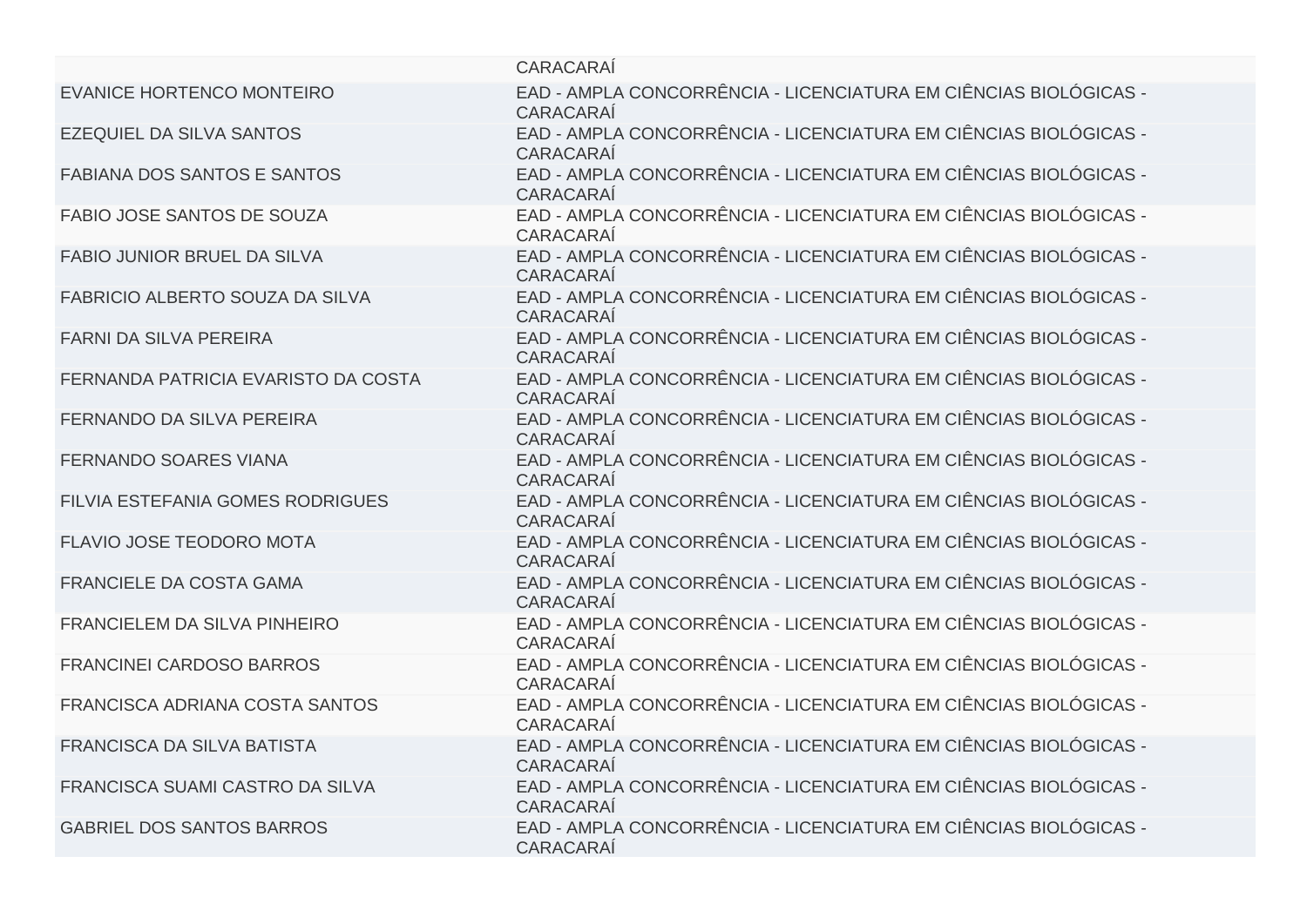| <b>GEANE COSTA RIBEIRO</b>                | COTA EAD - LIC. EM CIÊNCIAS BIOLÓGICAS MENOR QUE 1,5 SALÁRIOS, PRETO, PARDO<br>E ÍNDIO - CARACARAÍ |
|-------------------------------------------|----------------------------------------------------------------------------------------------------|
| <b>GEANE DA SILVA BARBOSA</b>             | EAD - AMPLA CONCORRÊNCIA - LICENCIATURA EM CIÊNCIAS BIOLÓGICAS -<br>CARACARAÍ                      |
| <b>GEILSON DE SOUZA QUEIROZ</b>           | EAD - AMPLA CONCORRÊNCIA - LICENCIATURA EM CIÊNCIAS BIOLÓGICAS -<br>CARACARAÍ                      |
| <b>GEOVANE DA SILVA ARAUJO</b>            | EAD - AMPLA CONCORRÊNCIA - LICENCIATURA EM CIÊNCIAS BIOLÓGICAS -<br>CARACARAÍ                      |
| <b>GERALDO SOUZA LIMA</b>                 | EAD - AMPLA CONCORRÊNCIA - LICENCIATURA EM CIÊNCIAS BIOLÓGICAS -<br>CARACARAÍ                      |
| <b>GEREMIAS DA COSTA SILVA</b>            | EAD - AMPLA CONCORRÊNCIA - LICENCIATURA EM CIÊNCIAS BIOLÓGICAS -<br>CARACARAÍ                      |
| <b>GEREMIAS GOMES DE AZEVEDO</b>          | EAD - AMPLA CONCORRÊNCIA - LICENCIATURA EM CIÊNCIAS BIOLÓGICAS -<br>CARACARAÍ                      |
| <b>GERUSA FREITAS MORAIS</b>              | EAD - AMPLA CONCORRÊNCIA - LICENCIATURA EM CIÊNCIAS BIOLÓGICAS -<br>CARACARAÍ                      |
| <b>GEYCILANE JUSTINO OVIEDO</b>           | EAD - AMPLA CONCORRÊNCIA - LICENCIATURA EM CIÊNCIAS BIOLÓGICAS -<br>CARACARAÍ                      |
| <b>GEZIEL GOMES DA SILVA</b>              | EAD - AMPLA CONCORRÊNCIA - LICENCIATURA EM CIÊNCIAS BIOLÓGICAS -<br>CARACARAÍ                      |
| GILSINARA DA CONCEICAO MORAIS             | EAD - AMPLA CONCORRÊNCIA - LICENCIATURA EM CIÊNCIAS BIOLÓGICAS -<br>CARACARAÍ                      |
| <b>GIORDANA DE LIMA REIS</b>              | EAD - AMPLA CONCORRÊNCIA - LICENCIATURA EM CIÊNCIAS BIOLÓGICAS -<br>CARACARAÍ                      |
| <b>GISLANE DE MESQUITA RODRIGUES</b>      | EAD - AMPLA CONCORRÊNCIA - LICENCIATURA EM CIÊNCIAS BIOLÓGICAS -<br>CARACARAÍ                      |
| <b>GLAUBER FURTADO DE PAULA RODRIGUES</b> | EAD - AMPLA CONCORRÊNCIA - LICENCIATURA EM CIÊNCIAS BIOLÓGICAS -<br>CARACARAÍ                      |
| GLEICIANE KETLEN PEREIRA DE SOUZA         | EAD - AMPLA CONCORRÊNCIA - LICENCIATURA EM CIÊNCIAS BIOLÓGICAS -<br>CARACARAÍ                      |
| <b>GUIBSON MELO DE OLIVEIRA</b>           | EAD - AMPLA CONCORRÊNCIA - LICENCIATURA EM CIÊNCIAS BIOLÓGICAS -<br>CARACARAÍ                      |
| HAYSSAN PEDRO CORREA                      | COTA EAD - LIC. EM CIÊNCIAS BIOLÓGICAS MENOR QUE 1,5 SALÁRIOS, PRETO, PARDO<br>E ÍNDIO - CARACARAÍ |
| HELEN SOUZA DA ENCARNACAO                 | EAD - AMPLA CONCORRÊNCIA - LICENCIATURA EM CIÊNCIAS BIOLÓGICAS -<br>CARACARAÍ                      |
| <b>HELOISE MORAES DA SILVA</b>            | EAD - AMPLA CONCORRÊNCIA - LICENCIATURA EM CIÊNCIAS BIOLÓGICAS -<br><b>CARACARAI</b>               |
| <b>IAILA OLIVEIRA DE ARAUJO</b>           | EAD - AMPLA CONCORRÊNCIA - LICENCIATURA EM CIÊNCIAS BIOLÓGICAS -                                   |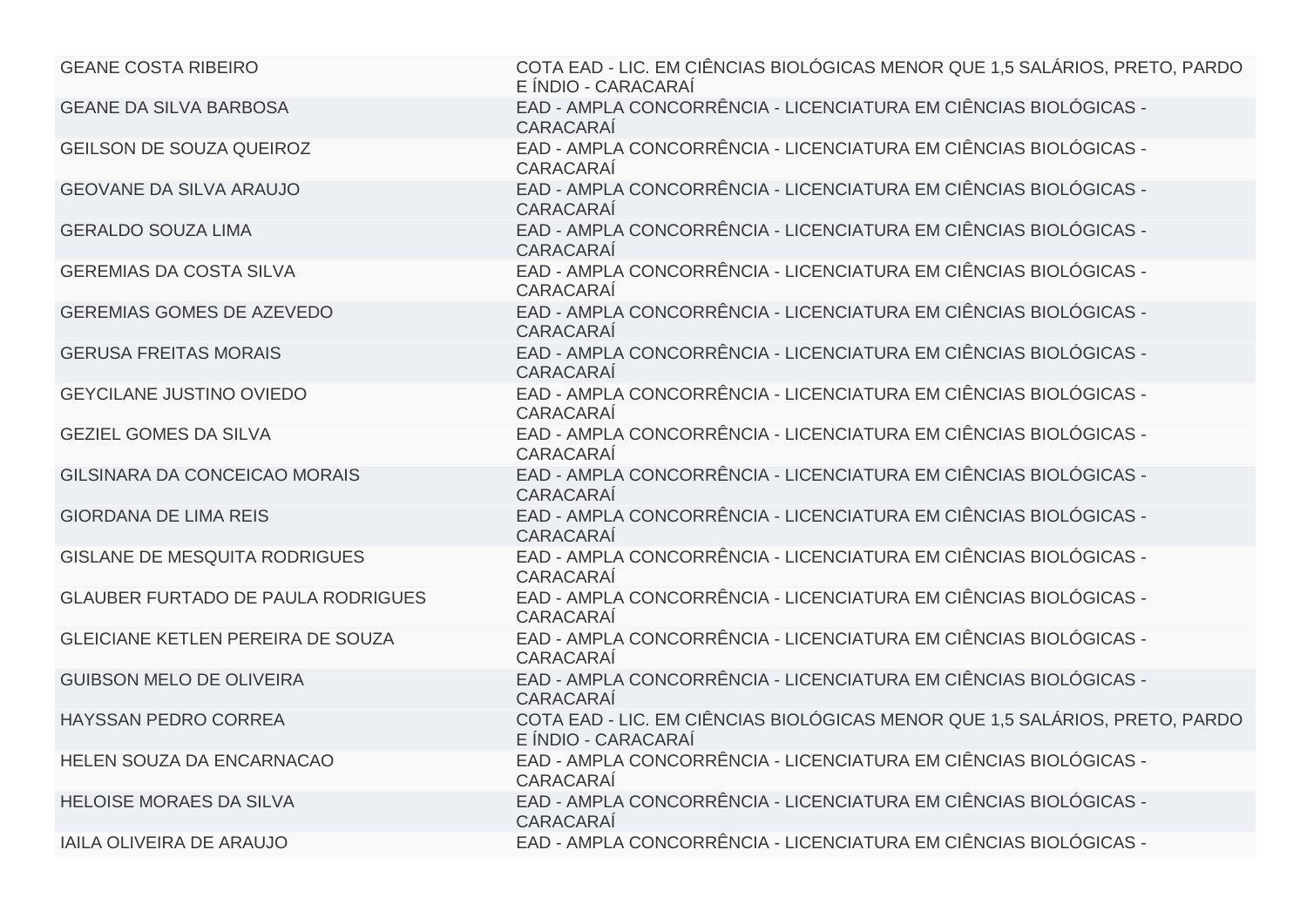| CARACARAÍ                                                                                          |
|----------------------------------------------------------------------------------------------------|
| COTA EAD - LIC. EM CIÊNCIAS BIOLÓGICAS MENOR QUE 1,5 SALÁRIOS, PRETO, PARDO<br>E ÍNDIO - CARACARAÍ |
| EAD - AMPLA CONCORRÊNCIA - LICENCIATURA EM CIÊNCIAS BIOLÓGICAS -<br>CARACARAÍ                      |
| EAD - AMPLA CONCORRÊNCIA - LICENCIATURA EM CIÊNCIAS BIOLÓGICAS -<br>CARACARAÍ                      |
| COTA EAD - LIC. EM CIÊNCIAS BIOLÓGICAS MAIOR QUE 1,5 SALÁRIOS, PRETO, PARDO<br>E ÍNDIO - CARACARAÍ |
| EAD - AMPLA CONCORRÊNCIA - LICENCIATURA EM CIÊNCIAS BIOLÓGICAS -<br>CARACARAÍ                      |
| EAD - AMPLA CONCORRÊNCIA - LICENCIATURA EM CIÊNCIAS BIOLÓGICAS -<br>CARACARAÍ                      |
| EAD - AMPLA CONCORRÊNCIA - LICENCIATURA EM CIÊNCIAS BIOLÓGICAS -<br>CARACARAÍ                      |
| EAD - AMPLA CONCORRÊNCIA - LICENCIATURA EM CIÊNCIAS BIOLÓGICAS -<br>CARACARAÍ                      |
| EAD - AMPLA CONCORRÊNCIA - LICENCIATURA EM CIÊNCIAS BIOLÓGICAS -<br>CARACARAÍ                      |
| EAD - AMPLA CONCORRÊNCIA - LICENCIATURA EM CIÊNCIAS BIOLÓGICAS -<br>CARACARAÍ                      |
| EAD - AMPLA CONCORRÊNCIA - LICENCIATURA EM CIÊNCIAS BIOLÓGICAS -<br>CARACARAÍ                      |
| COTA EAD - LIC. EM CIÊNCIAS BIOLÓGICAS MENOR QUE 1,5 SALÁRIOS, PRETO, PARDO<br>E ÍNDIO - CARACARAÍ |
| EAD - AMPLA CONCORRÊNCIA - LICENCIATURA EM CIÊNCIAS BIOLÓGICAS -<br>CARACARAÍ                      |
| EAD - AMPLA CONCORRÊNCIA - LICENCIATURA EM CIÊNCIAS BIOLÓGICAS -<br>CARACARAÍ                      |
| EAD - AMPLA CONCORRÊNCIA - LICENCIATURA EM CIÊNCIAS BIOLÓGICAS -<br>CARACARAÍ                      |
| EAD - AMPLA CONCORRÊNCIA - LICENCIATURA EM CIÊNCIAS BIOLÓGICAS -<br>CARACARAÍ                      |
| EAD - AMPLA CONCORRÊNCIA - LICENCIATURA EM CIÊNCIAS BIOLÓGICAS -<br>CARACARAÍ                      |
| EAD - AMPLA CONCORRÊNCIA - LICENCIATURA EM CIÊNCIAS BIOLÓGICAS -<br>CARACARAÍ                      |
| EAD - AMPLA CONCORRÊNCIA - LICENCIATURA EM CIÊNCIAS BIOLÓGICAS -<br>CARACARAÍ                      |
|                                                                                                    |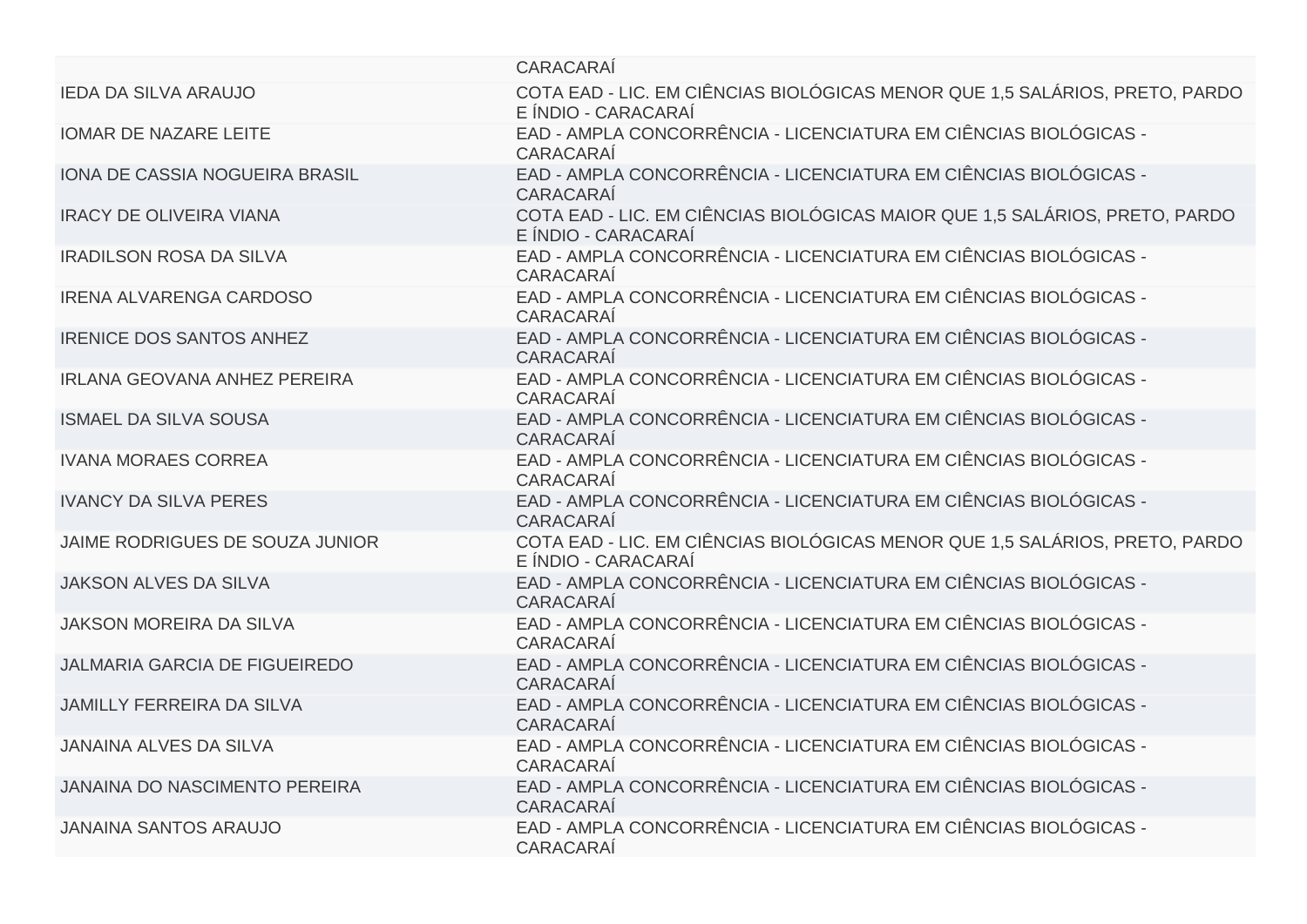| JANDERLEIA DA SILVA SANTOS           | EAD - AMPLA CONCORRÊNCIA - LICENCIATURA EM CIÊNCIAS BIOLÓGICAS -<br>CARACARAÍ                      |
|--------------------------------------|----------------------------------------------------------------------------------------------------|
| <b>JAQUELINE DE LIMA CORREIA</b>     | EAD - AMPLA CONCORRÊNCIA - LICENCIATURA EM CIÊNCIAS BIOLÓGICAS -<br>CARACARAÍ                      |
| JAQUELINE SILVA DE CARVALHO          | EAD - AMPLA CONCORRÊNCIA - LICENCIATURA EM CIÊNCIAS BIOLÓGICAS -<br>CARACARAÍ                      |
| <b>JASMELINDA GOMES RODRIGUES</b>    | COTA EAD - LIC. EM CIÊNCIAS BIOLÓGICAS MENOR QUE 1,5 SALÁRIOS, PRETO, PARDO<br>E ÍNDIO - CARACARAÍ |
| <b>JASMELINDA GOMES RODRIGUES</b>    | EAD - AMPLA CONCORRÊNCIA - LICENCIATURA EM CIÊNCIAS BIOLÓGICAS -<br><b>CARACARAÍ</b>               |
| <b>JASMIM CAMPELO DE OLIVEIRA</b>    | EAD - AMPLA CONCORRÊNCIA - LICENCIATURA EM CIÊNCIAS BIOLÓGICAS -<br>CARACARAÍ                      |
| <b>JAYLON SOARES COSTA</b>           | EAD - AMPLA CONCORRÊNCIA - LICENCIATURA EM CIÊNCIAS BIOLÓGICAS -<br>CARACARAÍ                      |
| JEDEON DO NASCIMENTO PEREIRA         | EAD - AMPLA CONCORRÊNCIA - LICENCIATURA EM CIÊNCIAS BIOLÓGICAS -<br>CARACARAÍ                      |
| JENNIFER LOPES DA SILVA              | EAD - AMPLA CONCORRÊNCIA - LICENCIATURA EM CIÊNCIAS BIOLÓGICAS -<br>CARACARAÍ                      |
| <b>JEOVANE LIMA DE OLIVEIRA</b>      | EAD - AMPLA CONCORRÊNCIA - LICENCIATURA EM CIÊNCIAS BIOLÓGICAS -<br>CARACARAÍ                      |
| <b>JESSICA DE CASTRO COIMBRA</b>     | EAD - AMPLA CONCORRÊNCIA - LICENCIATURA EM CIÊNCIAS BIOLÓGICAS -<br>CARACARAÍ                      |
| <b>JESSICA DO NASCIMENTO PEREIRA</b> | EAD - AMPLA CONCORRÊNCIA - LICENCIATURA EM CIÊNCIAS BIOLÓGICAS -<br>CARACARAÍ                      |
| <b>JESSICA RODRIGUES LIMA</b>        | EAD - AMPLA CONCORRÊNCIA - LICENCIATURA EM CIÊNCIAS BIOLÓGICAS -<br>CARACARAÍ                      |
| <b>JOANICE MORAES DE MATOS</b>       | EAD - AMPLA CONCORRÊNCIA - LICENCIATURA EM CIÊNCIAS BIOLÓGICAS -<br>CARACARAÍ                      |
| JOAO ALAN BONFIMDOS SANTOS           | COTA EAD - LIC. EM CIÊNCIAS BIOLÓGICAS MENOR QUE 1,5 SALÁRIOS, PRETO, PARDO<br>E ÍNDIO - CARACARAÍ |
| JOAO ALAN BONFIMDOS SANTOS           | COTA EAD - LIC. EM CIÊNCIAS BIOLÓGICAS MENOR QUE 1,5 SALÁRIOS SEM ETNIA<br>DECLARADA - CARACARAÍ   |
| <b>JOAO MARIA DA ROCHA FILHO</b>     | EAD - AMPLA CONCORRÊNCIA - LICENCIATURA EM CIÊNCIAS BIOLÓGICAS -<br>CARACARAÍ                      |
| JOELMA DO NASCIMENTO PEREIRA         | EAD - AMPLA CONCORRÊNCIA - LICENCIATURA EM CIÊNCIAS BIOLÓGICAS -<br><b>CARACARAÍ</b>               |
| JOELSON MILLER FERREIRA DA SILVA     | EAD - AMPLA CONCORRÊNCIA - LICENCIATURA EM CIÊNCIAS BIOLÓGICAS -<br>CARACARAÍ                      |
| <b>JOILSON DA SILVA CABRAL</b>       | EAD - AMPLA CONCORRÊNCIA - LICENCIATURA EM CIÊNCIAS BIOLÓGICAS -                                   |
|                                      |                                                                                                    |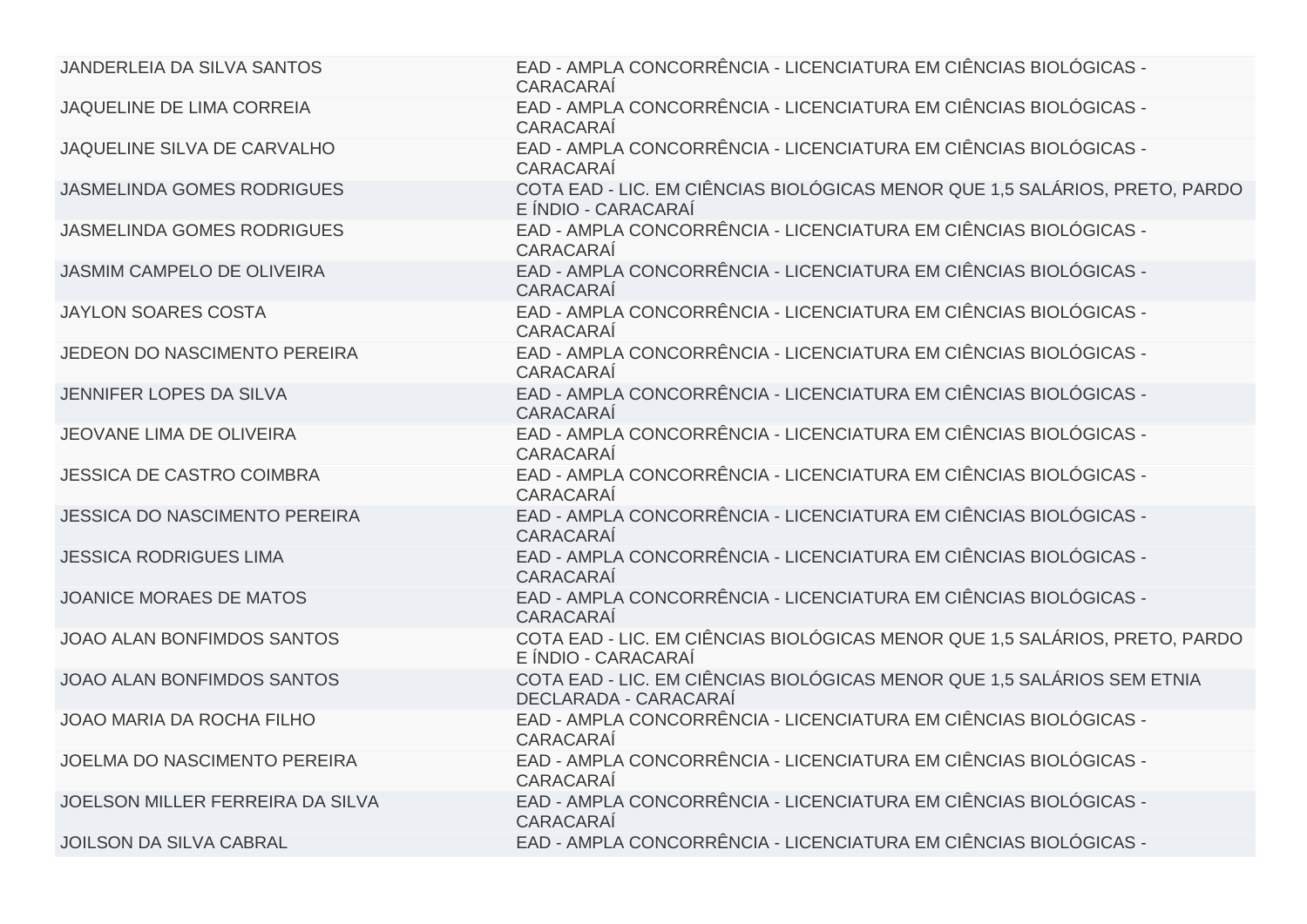| CARACARAÍ                                                                                          |
|----------------------------------------------------------------------------------------------------|
| EAD - AMPLA CONCORRÊNCIA - LICENCIATURA EM CIÊNCIAS BIOLÓGICAS -<br>CARACARAÍ                      |
| EAD - AMPLA CONCORRÊNCIA - LICENCIATURA EM CIÊNCIAS BIOLÓGICAS -<br>CARACARAÍ                      |
| EAD - AMPLA CONCORRÊNCIA - LICENCIATURA EM CIÊNCIAS BIOLÓGICAS -<br>CARACARAÍ                      |
| EAD - AMPLA CONCORRÊNCIA - LICENCIATURA EM CIÊNCIAS BIOLÓGICAS -<br>CARACARAÍ                      |
| EAD - AMPLA CONCORRÊNCIA - LICENCIATURA EM CIÊNCIAS BIOLÓGICAS -<br>CARACARAÍ                      |
| EAD - AMPLA CONCORRÊNCIA - LICENCIATURA EM CIÊNCIAS BIOLÓGICAS -<br>CARACARAÍ                      |
| EAD - AMPLA CONCORRÊNCIA - LICENCIATURA EM CIÊNCIAS BIOLÓGICAS -<br><b>CARACARAÍ</b>               |
| EAD - AMPLA CONCORRÊNCIA - LICENCIATURA EM CIÊNCIAS BIOLÓGICAS -<br>CARACARAÍ                      |
| EAD - AMPLA CONCORRÊNCIA - LICENCIATURA EM CIÊNCIAS BIOLÓGICAS -<br>CARACARAÍ                      |
| EAD - AMPLA CONCORRÊNCIA - LICENCIATURA EM CIÊNCIAS BIOLÓGICAS -<br>CARACARAÍ                      |
| EAD - AMPLA CONCORRÊNCIA - LICENCIATURA EM CIÊNCIAS BIOLÓGICAS -<br>CARACARAÍ                      |
| COTA EAD - LIC. EM CIÊNCIAS BIOLÓGICAS MENOR QUE 1,5 SALÁRIOS, PRETO, PARDO<br>E ÍNDIO - CARACARAÍ |
| EAD - AMPLA CONCORRÊNCIA - LICENCIATURA EM CIÊNCIAS BIOLÓGICAS -<br>CARACARAÍ                      |
| EAD - AMPLA CONCORRÊNCIA - LICENCIATURA EM CIÊNCIAS BIOLÓGICAS -<br>CARACARAÍ                      |
| EAD - AMPLA CONCORRÊNCIA - LICENCIATURA EM CIÊNCIAS BIOLÓGICAS -<br>CARACARAÍ                      |
| EAD - AMPLA CONCORRÊNCIA - LICENCIATURA EM CIÊNCIAS BIOLÓGICAS -<br>CARACARAÍ                      |
| EAD - AMPLA CONCORRÊNCIA - LICENCIATURA EM CIÊNCIAS BIOLÓGICAS -<br>CARACARAÍ                      |
| EAD - AMPLA CONCORRÊNCIA - LICENCIATURA EM CIÊNCIAS BIOLÓGICAS -<br>CARACARAÍ                      |
| EAD - AMPLA CONCORRÊNCIA - LICENCIATURA EM CIÊNCIAS BIOLÓGICAS -<br>CARACARAÍ                      |
|                                                                                                    |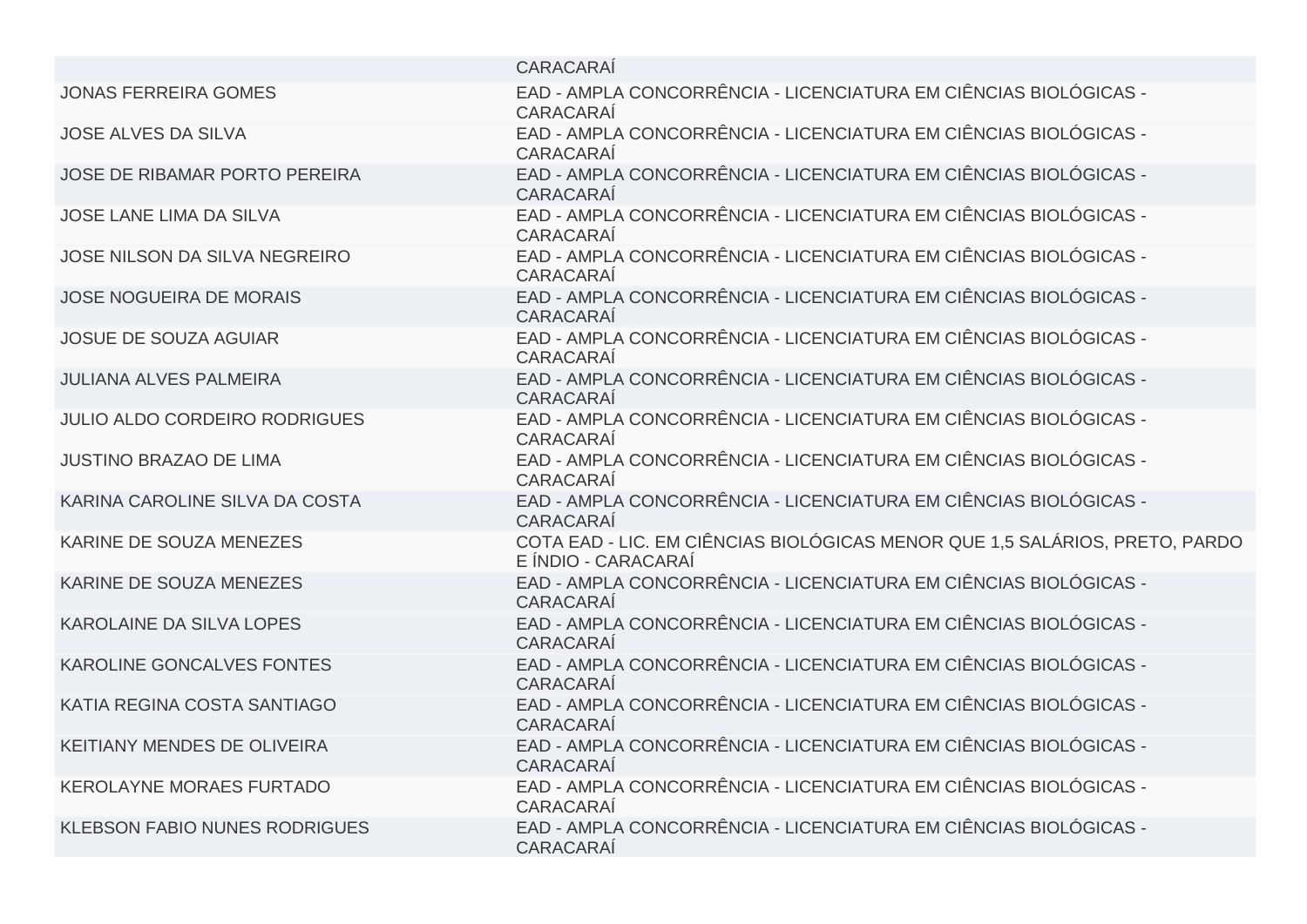| <b>KLEBY DE SOUSA XAVIER</b>   | EAD - AMPLA CONCORRÊNCIA - LICENCIATURA EM CIÊNCIAS BIOLÓGICAS -<br>CARACARAÍ        |
|--------------------------------|--------------------------------------------------------------------------------------|
| LAYRA DANIELLE SANTANA PALHETA | EAD - AMPLA CONCORRÊNCIA - LICENCIATURA EM CIÊNCIAS BIOLÓGICAS -<br>CARACARAÍ        |
| <b>LEANDRO GUIVARA CAMURCA</b> | EAD - AMPLA CONCORRÊNCIA - LICENCIATURA EM CIÊNCIAS BIOLÓGICAS -<br>CARACARAÍ        |
| LEIDINEIA DA SILVA SANTANA     | EAD - AMPLA CONCORRÊNCIA - LICENCIATURA EM CIÊNCIAS BIOLÓGICAS -<br>CARACARAÍ        |
| LEIENE SOUZA DE OLIVEIRA       | EAD - AMPLA CONCORRÊNCIA - LICENCIATURA EM CIÊNCIAS BIOLÓGICAS -<br><b>CARACARAÍ</b> |
| <b>LEILA BARBOSA GUIVAREZ</b>  | EAD - AMPLA CONCORRÊNCIA - LICENCIATURA EM CIÊNCIAS BIOLÓGICAS -<br>CARACARAÍ        |
| LEONARDO CARVALHO DE FREITAS   | EAD - AMPLA CONCORRÊNCIA - LICENCIATURA EM CIÊNCIAS BIOLÓGICAS -<br>CARACARAÍ        |
| LEONARDO DA SILVA SOUZA        | EAD - AMPLA CONCORRÊNCIA - LICENCIATURA EM CIÊNCIAS BIOLÓGICAS -<br>CARACARAÍ        |
| LEONCIO DE OLIVEIRA ARAUJO     | EAD - AMPLA CONCORRÊNCIA - LICENCIATURA EM CIÊNCIAS BIOLÓGICAS -<br><b>CARACARAÍ</b> |
| <b>LIDIA GOMES DA SILVA</b>    | EAD - AMPLA CONCORRÊNCIA - LICENCIATURA EM CIÊNCIAS BIOLÓGICAS -<br><b>CARACARAÍ</b> |
| LIDIANE DOS SANTOS SABINO      | EAD - AMPLA CONCORRÊNCIA - LICENCIATURA EM CIÊNCIAS BIOLÓGICAS -<br>CARACARAÍ        |
| LISOMARA SILVA DA FROTA        | EAD - AMPLA CONCORRÊNCIA - LICENCIATURA EM CIÊNCIAS BIOLÓGICAS -<br>CARACARAÍ        |
| LIVIO JUNIOR ALMEIDA DA SILVA  | EAD - AMPLA CONCORRÊNCIA - LICENCIATURA EM CIÊNCIAS BIOLÓGICAS -<br>CARACARAÍ        |
| <b>LORENA RODRIGUES TELES</b>  | EAD - AMPLA CONCORRÊNCIA - LICENCIATURA EM CIÊNCIAS BIOLÓGICAS -<br><b>CARACARAÍ</b> |
| <b>LUANA SOARES DA SILVA</b>   | EAD - AMPLA CONCORRÊNCIA - LICENCIATURA EM CIÊNCIAS BIOLÓGICAS -<br>CARACARAÍ        |
| LUARA CAROLINE CRUZ LAURINDO   | EAD - AMPLA CONCORRÊNCIA - LICENCIATURA EM CIÊNCIAS BIOLÓGICAS -<br><b>CARACARAÍ</b> |
| <b>LUCAS PEREIRA VIANA</b>     | EAD - AMPLA CONCORRÊNCIA - LICENCIATURA EM CIÊNCIAS BIOLÓGICAS -<br>CARACARAÍ        |
| LUCELIO CASTRO CADETE          | EAD - AMPLA CONCORRÊNCIA - LICENCIATURA EM CIÊNCIAS BIOLÓGICAS -<br>CARACARAÍ        |
| LUZANIRA CONRADO DE MOURA      | EAD - AMPLA CONCORRÊNCIA - LICENCIATURA EM CIÊNCIAS BIOLÓGICAS -<br><b>CARACARAÍ</b> |
| <b>LUZELANE LOPES VIDAL</b>    | EAD - AMPLA CONCORRÊNCIA - LICENCIATURA EM CIÊNCIAS BIOLÓGICAS -                     |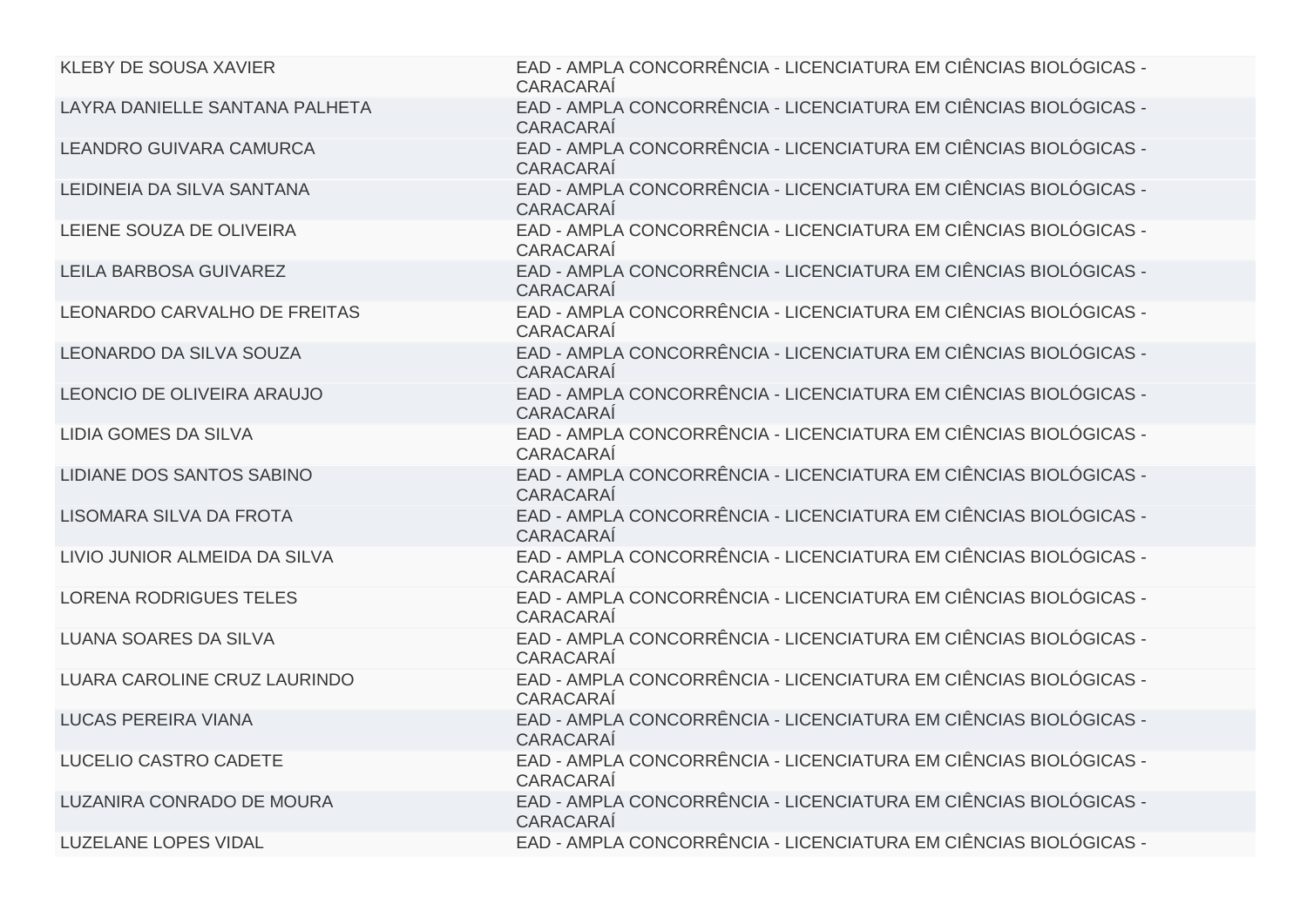|                                       | CARACARAÍ                                                                                          |
|---------------------------------------|----------------------------------------------------------------------------------------------------|
| <b>LUZIA SANTOS PERREIRA</b>          | EAD - AMPLA CONCORRÊNCIA - LICENCIATURA EM CIÊNCIAS BIOLÓGICAS -<br>CARACARAÍ                      |
| MANOEL DE SOUSA SILVA                 | EAD - AMPLA CONCORRÊNCIA - LICENCIATURA EM CIÊNCIAS BIOLÓGICAS -<br>CARACARAÍ                      |
| MARCELA ANDRADE DE SOUZA              | COTA EAD - LIC. EM CIÊNCIAS BIOLÓGICAS MAIOR QUE 1,5 SALÁRIOS, PRETO, PARDO<br>E ÍNDIO - CARACARAÍ |
| <b>MARCELO MORAES DA SILVA</b>        | EAD - AMPLA CONCORRÊNCIA - LICENCIATURA EM CIÊNCIAS BIOLÓGICAS -<br>CARACARAÍ                      |
| <b>MARCILENE ALVES CABRAL</b>         | EAD - AMPLA CONCORRÊNCIA - LICENCIATURA EM CIÊNCIAS BIOLÓGICAS -<br>CARACARAÍ                      |
| <b>MARCIO RODRIGUES DO NASCIMENTO</b> | EAD - AMPLA CONCORRÊNCIA - LICENCIATURA EM CIÊNCIAS BIOLÓGICAS -<br><b>CARACARAÍ</b>               |
| MARCOS MILLER MARTINS DE MELO         | EAD - AMPLA CONCORRÊNCIA - LICENCIATURA EM CIÊNCIAS BIOLÓGICAS -<br><b>CARACARAÍ</b>               |
| MARIA DA CONCEICAO LIMA DE AZEVEDO    | EAD - AMPLA CONCORRÊNCIA - LICENCIATURA EM CIÊNCIAS BIOLÓGICAS -<br>CARACARAÍ                      |
| MARIA DAS DORES DE MENDONCA PEREIRA   | EAD - AMPLA CONCORRÊNCIA - LICENCIATURA EM CIÊNCIAS BIOLÓGICAS -<br><b>CARACARAÍ</b>               |
| MARIA DAS DORES SANTANA PEREIRA       | EAD - AMPLA CONCORRÊNCIA - LICENCIATURA EM CIÊNCIAS BIOLÓGICAS -<br>CARACARAÍ                      |
| <b>MARIA DA SILVA PEREIRA</b>         | EAD - AMPLA CONCORRÊNCIA - LICENCIATURA EM CIÊNCIAS BIOLÓGICAS -<br>CARACARAÍ                      |
| MARIA DE NAZARE CAMPELO DE OLIVEIRA   | EAD - AMPLA CONCORRÊNCIA - LICENCIATURA EM CIÊNCIAS BIOLÓGICAS -<br><b>CARACARAÍ</b>               |
| <b>MARIA ELENILDA MARQUES PINTO</b>   | EAD - AMPLA CONCORRÊNCIA - LICENCIATURA EM CIÊNCIAS BIOLÓGICAS -<br>CARACARAÍ                      |
| <b>MARIA ERONILDES MARQUES PINTO</b>  | EAD - AMPLA CONCORRÊNCIA - LICENCIATURA EM CIÊNCIAS BIOLÓGICAS -<br>CARACARAÍ                      |
| MARIA GABRIELA DA SILVA CUMHA         | EAD - AMPLA CONCORRÊNCIA - LICENCIATURA EM CIÊNCIAS BIOLÓGICAS -<br>CARACARAÍ                      |
| MARIA GERUSA LOPES DO NASCIMENTO      | EAD - AMPLA CONCORRÊNCIA - LICENCIATURA EM CIÊNCIAS BIOLÓGICAS -<br>CARACARAÍ                      |
| <b>MARIA LAURA SANTOS GONCALVES</b>   | EAD - AMPLA CONCORRÊNCIA - LICENCIATURA EM CIÊNCIAS BIOLÓGICAS -<br>CARACARAÍ                      |
| <b>MARIA REJANE DA SILVA</b>          | EAD - AMPLA CONCORRÊNCIA - LICENCIATURA EM CIÊNCIAS BIOLÓGICAS -<br><b>CARACARAÍ</b>               |
| MARIENE GUEDES DE ANDRADE             | EAD - AMPLA CONCORRÊNCIA - LICENCIATURA EM CIÊNCIAS BIOLÓGICAS -<br><b>CARACARAÍ</b>               |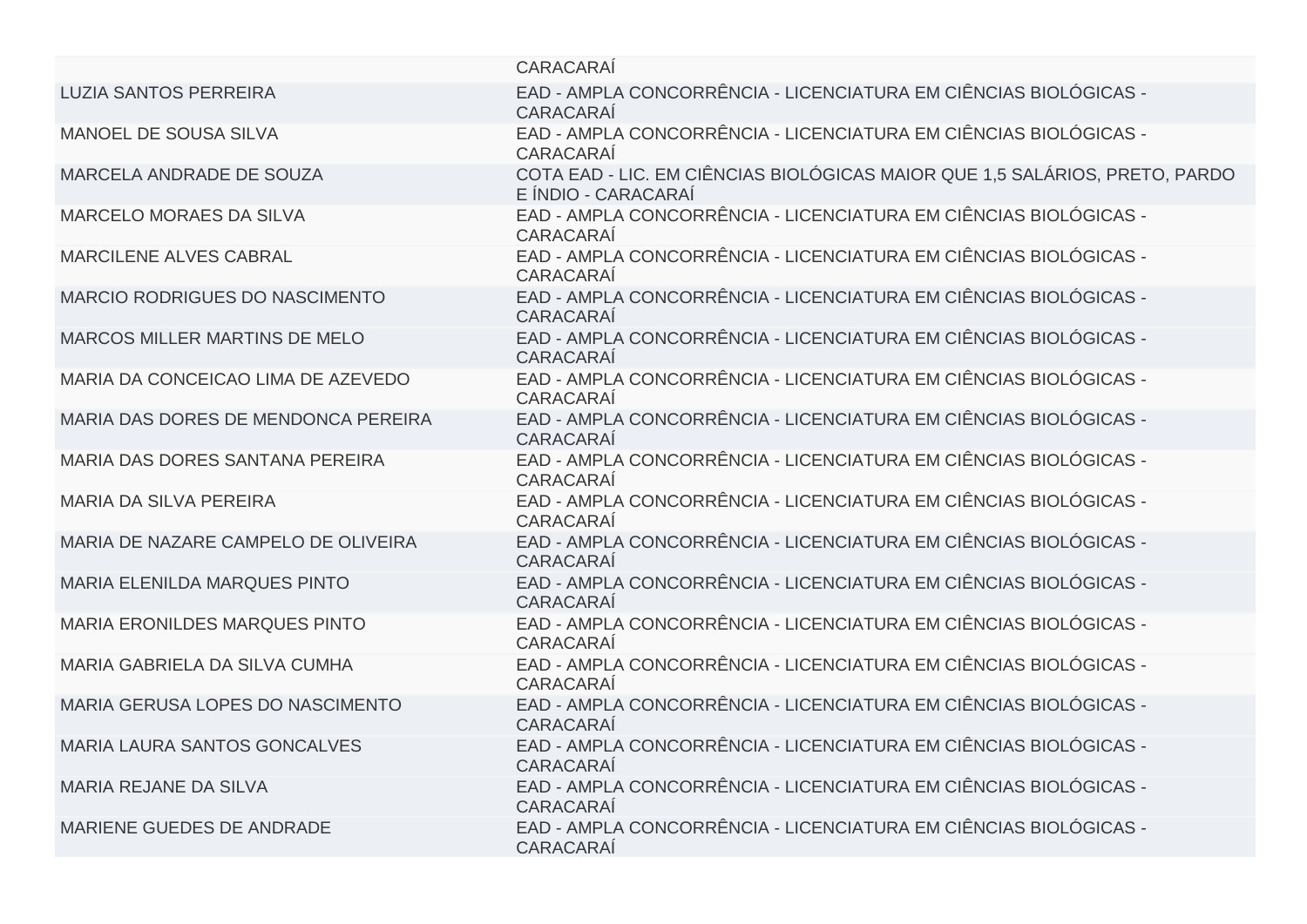| MARILENE DANTAS DA SILVA               | EAD - AMPLA CONCORRÊNCIA - LICENCIATURA EM CIÊNCIAS BIOLÓGICAS -<br>CARACARAÍ                      |
|----------------------------------------|----------------------------------------------------------------------------------------------------|
| MARILENE ELIAS MELGUEIRO               | EAD - AMPLA CONCORRÊNCIA - LICENCIATURA EM CIÊNCIAS BIOLÓGICAS -<br>CARACARAÍ                      |
| MARILENE PEREIRA DOS SANTOS            | EAD - AMPLA CONCORRÊNCIA - LICENCIATURA EM CIÊNCIAS BIOLÓGICAS -<br>CARACARAÍ                      |
| <b>MARILETE DA SILVA LOPES</b>         | EAD - AMPLA CONCORRÊNCIA - LICENCIATURA EM CIÊNCIAS BIOLÓGICAS -<br>CARACARAÍ                      |
| MARILIA CANAVARRO MARINHO PEREIRA      | EAD - AMPLA CONCORRÊNCIA - LICENCIATURA EM CIÊNCIAS BIOLÓGICAS -<br>CARACARAÍ                      |
| MARINALVA DA SILVA RODRIGUES           | EAD - AMPLA CONCORRÊNCIA - LICENCIATURA EM CIÊNCIAS BIOLÓGICAS -<br>CARACARAÍ                      |
| <b>MARINEIA RODRIGUES CARNEIRO</b>     | EAD - AMPLA CONCORRÊNCIA - LICENCIATURA EM CIÊNCIAS BIOLÓGICAS -<br>CARACARAÍ                      |
| MARINEIZI LIMA DO NASCIMENTO           | EAD - AMPLA CONCORRÊNCIA - LICENCIATURA EM CIÊNCIAS BIOLÓGICAS -<br>CARACARAÍ                      |
| <b>MARIO BIANCK BESSA DE BORGES</b>    | EAD - AMPLA CONCORRÊNCIA - LICENCIATURA EM CIÊNCIAS BIOLÓGICAS -<br>CARACARAÍ                      |
| <b>MARISANE LIMA ALFAIA</b>            | EAD - AMPLA CONCORRÊNCIA - LICENCIATURA EM CIÊNCIAS BIOLÓGICAS -<br><b>CARACARAÍ</b>               |
| MARIVALDO DE SOUZA FREITAS             | EAD - AMPLA CONCORRÊNCIA - LICENCIATURA EM CIÊNCIAS BIOLÓGICAS -<br>CARACARAÍ                      |
| MARIZA SOLIMOES DE OLIVEIRA            | EAD - AMPLA CONCORRÊNCIA - LICENCIATURA EM CIÊNCIAS BIOLÓGICAS -<br>CARACARAÍ                      |
| MARLENE DE MENDONCA PEREIRA            | EAD - AMPLA CONCORRÊNCIA - LICENCIATURA EM CIÊNCIAS BIOLÓGICAS -<br>CARACARAÍ                      |
| MARLON JOSE CONRADO DOS SANTOS FILHO   | EAD - AMPLA CONCORRÊNCIA - LICENCIATURA EM CIÊNCIAS BIOLÓGICAS -<br>CARACARAÍ                      |
| <b>MARLY DIAS DA SILVA</b>             | EAD - AMPLA CONCORRÊNCIA - LICENCIATURA EM CIÊNCIAS BIOLÓGICAS -<br>CARACARAÍ                      |
| MARTA ELOIZA ALVARENGA CARDOSO         | COTA EAD - LIC. EM CIÊNCIAS BIOLÓGICAS MAIOR QUE 1,5 SALÁRIOS SEM ETNIA<br>DECLARADA - CARACARAÍ   |
| MATHEUS DA COSTA FONTES                | EAD - AMPLA CONCORRÊNCIA - LICENCIATURA EM CIÊNCIAS BIOLÓGICAS -<br>CARACARAÍ                      |
| <b>MAYKON SOUSA DA SILVA</b>           | COTA EAD - LIC. EM CIÊNCIAS BIOLÓGICAS MENOR QUE 1,5 SALÁRIOS, PRETO, PARDO<br>E ÍNDIO - CARACARAÍ |
| MAYLLA JAKELINNE VINHORT ALVES DE MELO | EAD - AMPLA CONCORRÊNCIA - LICENCIATURA EM CIÊNCIAS BIOLÓGICAS -<br>CARACARAÍ                      |
| <b>MICHEL DAVILA COSTA</b>             | EAD - AMPLA CONCORRÊNCIA - LICENCIATURA EM CIÊNCIAS BIOLÓGICAS -                                   |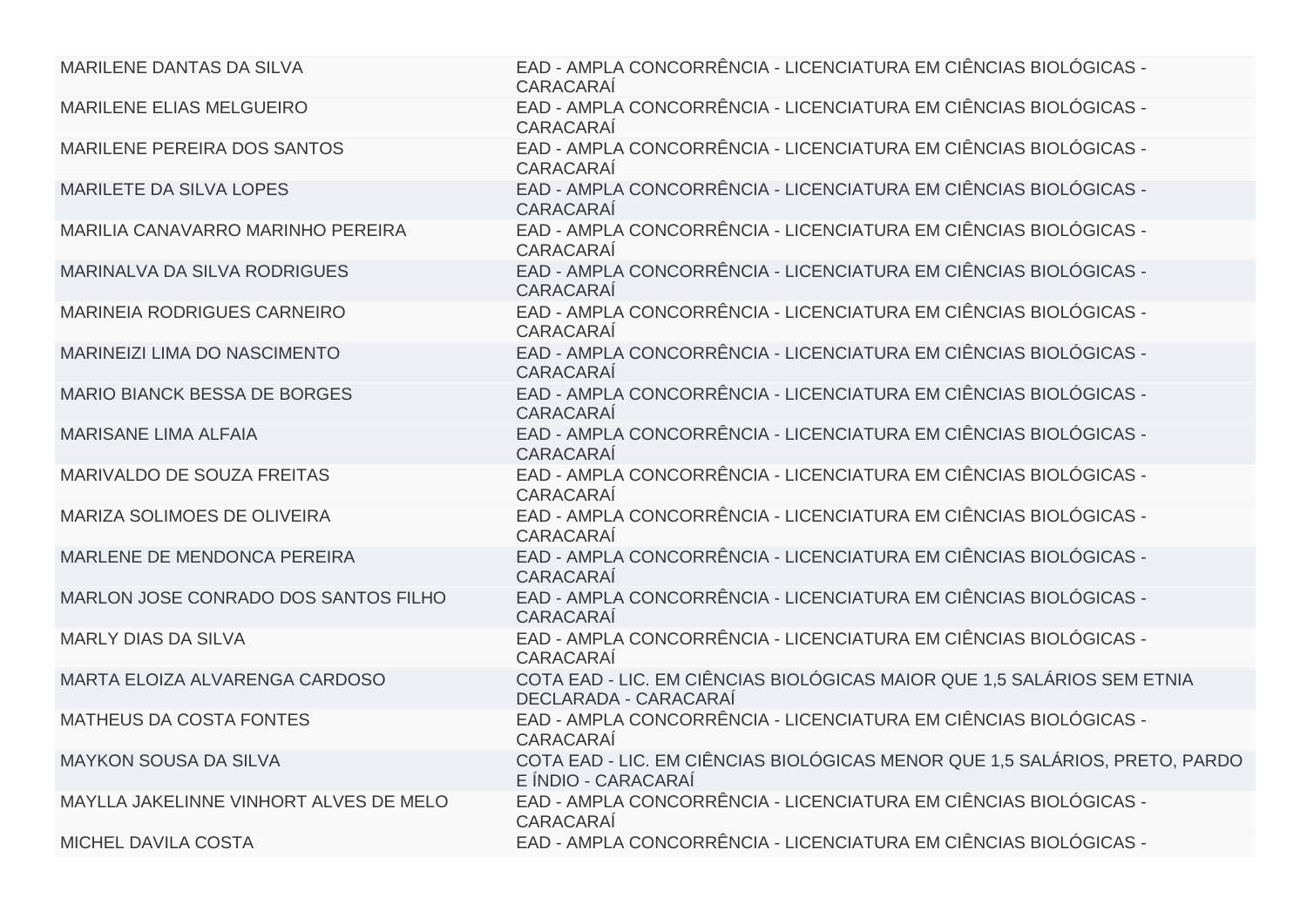|                                    | CARACARAÍ                                                                            |
|------------------------------------|--------------------------------------------------------------------------------------|
| MICHEL DIAS DE ARAUJO              | EAD - AMPLA CONCORRÊNCIA - LICENCIATURA EM CIÊNCIAS BIOLÓGICAS -<br>CARACARAÍ        |
| MILENA DA SILVA MEDRADA            | EAD - AMPLA CONCORRÊNCIA - LICENCIATURA EM CIÊNCIAS BIOLÓGICAS -<br>CARACARAÍ        |
| <b>MILENI SANTOS REZENDE</b>       | EAD - AMPLA CONCORRÊNCIA - LICENCIATURA EM CIÊNCIAS BIOLÓGICAS -<br>CARACARAÍ        |
| <b>MIRIAM DOS SANTOS OLIVEIRA</b>  | EAD - AMPLA CONCORRÊNCIA - LICENCIATURA EM CIÊNCIAS BIOLÓGICAS -<br>CARACARAÍ        |
| MIRLA ELINIAR DANTAS MARQUES       | EAD - AMPLA CONCORRÊNCIA - LICENCIATURA EM CIÊNCIAS BIOLÓGICAS -<br>CARACARAÍ        |
| MIRLANE ESTEFANY COSTA DE SOUZA    | EAD - AMPLA CONCORRÊNCIA - LICENCIATURA EM CIÊNCIAS BIOLÓGICAS -<br>CARACARAÍ        |
| <b>MIRLENA CURICA DA SILVA</b>     | EAD - AMPLA CONCORRÊNCIA - LICENCIATURA EM CIÊNCIAS BIOLÓGICAS -<br>CARACARAÍ        |
| <b>MOISES OLIVEIRA PIMENTA</b>     | EAD - AMPLA CONCORRÊNCIA - LICENCIATURA EM CIÊNCIAS BIOLÓGICAS -<br>CARACARAÍ        |
| NAIARA DA SILVA FREITAS            | EAD - AMPLA CONCORRÊNCIA - LICENCIATURA EM CIÊNCIAS BIOLÓGICAS -<br>CARACARAÍ        |
| NARA CRISTINA COSTA SANTIAGO       | EAD - AMPLA CONCORRÊNCIA - LICENCIATURA EM CIÊNCIAS BIOLÓGICAS -<br>CARACARAÍ        |
| NASSARA DIAS DA SILVA              | EAD - AMPLA CONCORRÊNCIA - LICENCIATURA EM CIÊNCIAS BIOLÓGICAS -<br><b>CARACARAÍ</b> |
| NATALI DA CONCEICAO SANTANA        | EAD - AMPLA CONCORRÊNCIA - LICENCIATURA EM CIÊNCIAS BIOLÓGICAS -<br>CARACARAÍ        |
| NATAN DE CARVALHO IPEN             | EAD - AMPLA CONCORRÊNCIA - LICENCIATURA EM CIÊNCIAS BIOLÓGICAS -<br>CARACARAÍ        |
| NATHALIA CARVALHO DOS SANTOS       | EAD - AMPLA CONCORRÊNCIA - LICENCIATURA EM CIÊNCIAS BIOLÓGICAS -<br>CARACARAÍ        |
| <b>NISLANDIA GOMES LEAL</b>        | EAD - AMPLA CONCORRÊNCIA - LICENCIATURA EM CIÊNCIAS BIOLÓGICAS -<br>CARACARAÍ        |
| <b>ODACIR OZEIAS OVIEDO</b>        | EAD - AMPLA CONCORRÊNCIA - LICENCIATURA EM CIÊNCIAS BIOLÓGICAS -<br>CARACARAÍ        |
| ORNILDA SANTIAGO DA SILVA FERREIRA | EAD - AMPLA CONCORRÊNCIA - LICENCIATURA EM CIÊNCIAS BIOLÓGICAS -<br>CARACARAÍ        |
| OSCIMAR CONRADO ALVES PIMENTEL     | EAD - AMPLA CONCORRÊNCIA - LICENCIATURA EM CIÊNCIAS BIOLÓGICAS -<br>CARACARAÍ        |
| PAMOLA TAIS GONCALVES SILVA        | EAD - AMPLA CONCORRÊNCIA - LICENCIATURA EM CIÊNCIAS BIOLÓGICAS -<br>CARACARAÍ        |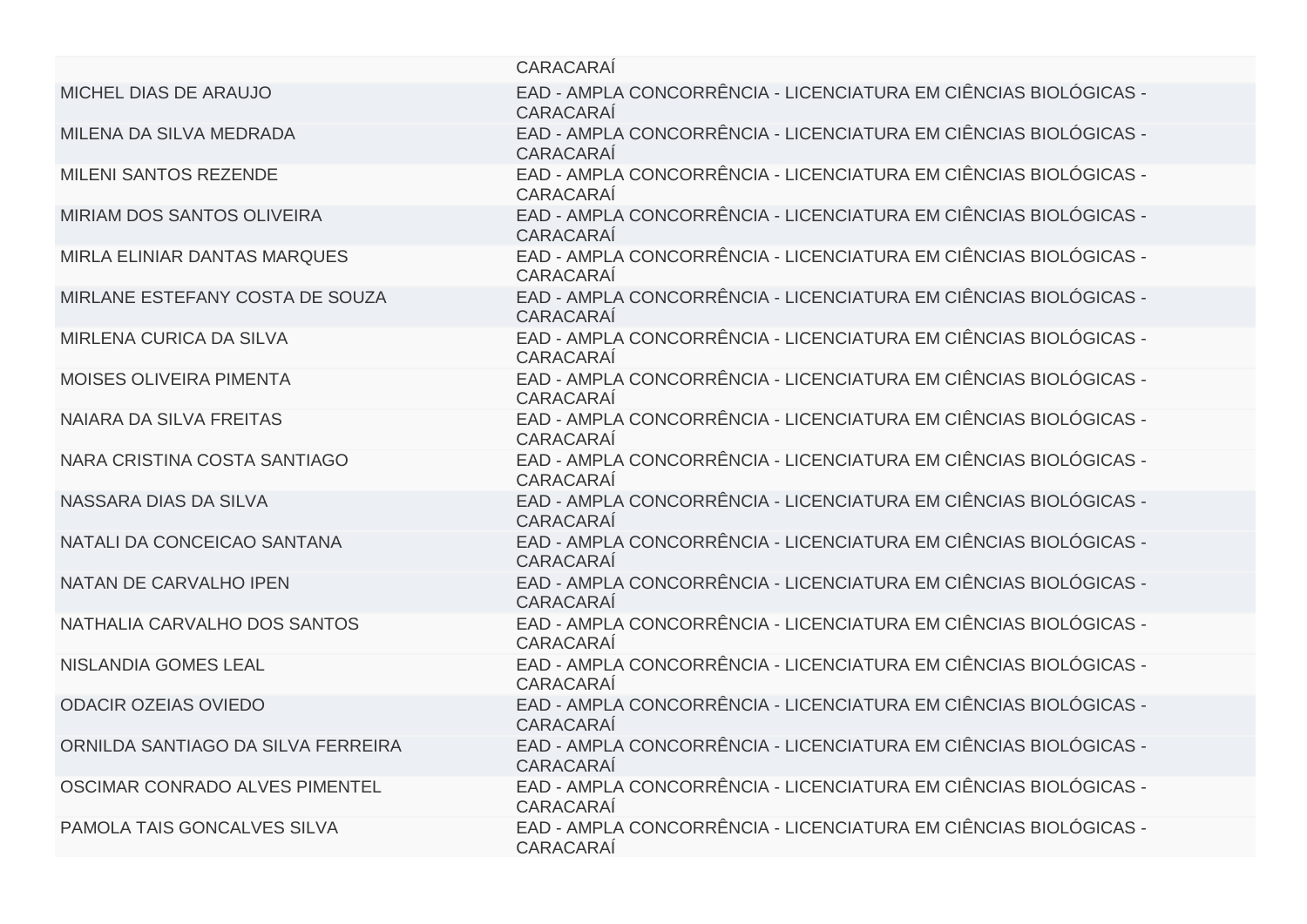| PATRICIA DOS SANTOS BENFICA      | EAD - AMPLA CONCORRÊNCIA - LICENCIATURA EM CIÊNCIAS BIOLÓGICAS -<br>CARACARAÍ        |
|----------------------------------|--------------------------------------------------------------------------------------|
| PAULEOFRANE RODRIGUES LIMA       | EAD - AMPLA CONCORRÊNCIA - LICENCIATURA EM CIÊNCIAS BIOLÓGICAS -<br>CARACARAÍ        |
| PAULIANA ALVES CONCEICAO         | EAD - AMPLA CONCORRÊNCIA - LICENCIATURA EM CIÊNCIAS BIOLÓGICAS -<br>CARACARAÍ        |
| PAULO ALBERTO DA COSTA GOIS      | EAD - AMPLA CONCORRÊNCIA - LICENCIATURA EM CIÊNCIAS BIOLÓGICAS -<br>CARACARAÍ        |
| PAULO DE SOUZA SILVA             | EAD - AMPLA CONCORRÊNCIA - LICENCIATURA EM CIÊNCIAS BIOLÓGICAS -<br>CARACARAÍ        |
| PEDRO CAVALCANTE DA SILVA        | EAD - AMPLA CONCORRÊNCIA - LICENCIATURA EM CIÊNCIAS BIOLÓGICAS -<br>CARACARAÍ        |
| PEDRO DE LIMA JAQUES             | EAD - AMPLA CONCORRÊNCIA - LICENCIATURA EM CIÊNCIAS BIOLÓGICAS -<br><b>CARACARAÍ</b> |
| POLIANE DA SILVA MENDES          | EAD - AMPLA CONCORRÊNCIA - LICENCIATURA EM CIÊNCIAS BIOLÓGICAS -<br>CARACARAÍ        |
| <b>QUEZINHA PEREIRA CABRAL</b>   | EAD - AMPLA CONCORRÊNCIA - LICENCIATURA EM CIÊNCIAS BIOLÓGICAS -<br><b>CARACARAÍ</b> |
| RAFAEL DOS SANTOS BARROS         | EAD - AMPLA CONCORRÊNCIA - LICENCIATURA EM CIÊNCIAS BIOLÓGICAS -<br>CARACARAÍ        |
| RAFAEL VIEIRA DOS SANTOS         | EAD - AMPLA CONCORRÊNCIA - LICENCIATURA EM CIÊNCIAS BIOLÓGICAS -<br>CARACARAÍ        |
| RAIANA DA SILVA SOUZA            | EAD - AMPLA CONCORRÊNCIA - LICENCIATURA EM CIÊNCIAS BIOLÓGICAS -<br>CARACARAÍ        |
| RAIMUNDA LOPES DE OLIVEIRA       | EAD - AMPLA CONCORRÊNCIA - LICENCIATURA EM CIÊNCIAS BIOLÓGICAS -<br>CARACARAÍ        |
| RAIMUNDO MARCOS ALMEIDA DE SOUZA | EAD - AMPLA CONCORRÊNCIA - LICENCIATURA EM CIÊNCIAS BIOLÓGICAS -<br>CARACARAÍ        |
| RAIMUNDO NADILSON SOARES DE LIRA | EAD - AMPLA CONCORRÊNCIA - LICENCIATURA EM CIÊNCIAS BIOLÓGICAS -<br>CARACARAÍ        |
| RANDERSON ALVEZ DA SILVA         | EAD - AMPLA CONCORRÊNCIA - LICENCIATURA EM CIÊNCIAS BIOLÓGICAS -<br>CARACARAÍ        |
| RAQUEL CARNEIRO DE OLIVEIRA      | EAD - AMPLA CONCORRÊNCIA - LICENCIATURA EM CIÊNCIAS BIOLÓGICAS -<br>CARACARAÍ        |
| RAYMERSON DA SILVA OLIVEIRA      | EAD - AMPLA CONCORRÊNCIA - LICENCIATURA EM CIÊNCIAS BIOLÓGICAS -<br>CARACARAÍ        |
| RAYSA BASTOS DE SOUZA            | EAD - AMPLA CONCORRÊNCIA - LICENCIATURA EM CIÊNCIAS BIOLÓGICAS -<br>CARACARAÍ        |
| RAYSLAN WALBER DE QUEIROZ CRUZ   | EAD - AMPLA CONCORRÊNCIA - LICENCIATURA EM CIÊNCIAS BIOLÓGICAS -                     |
|                                  |                                                                                      |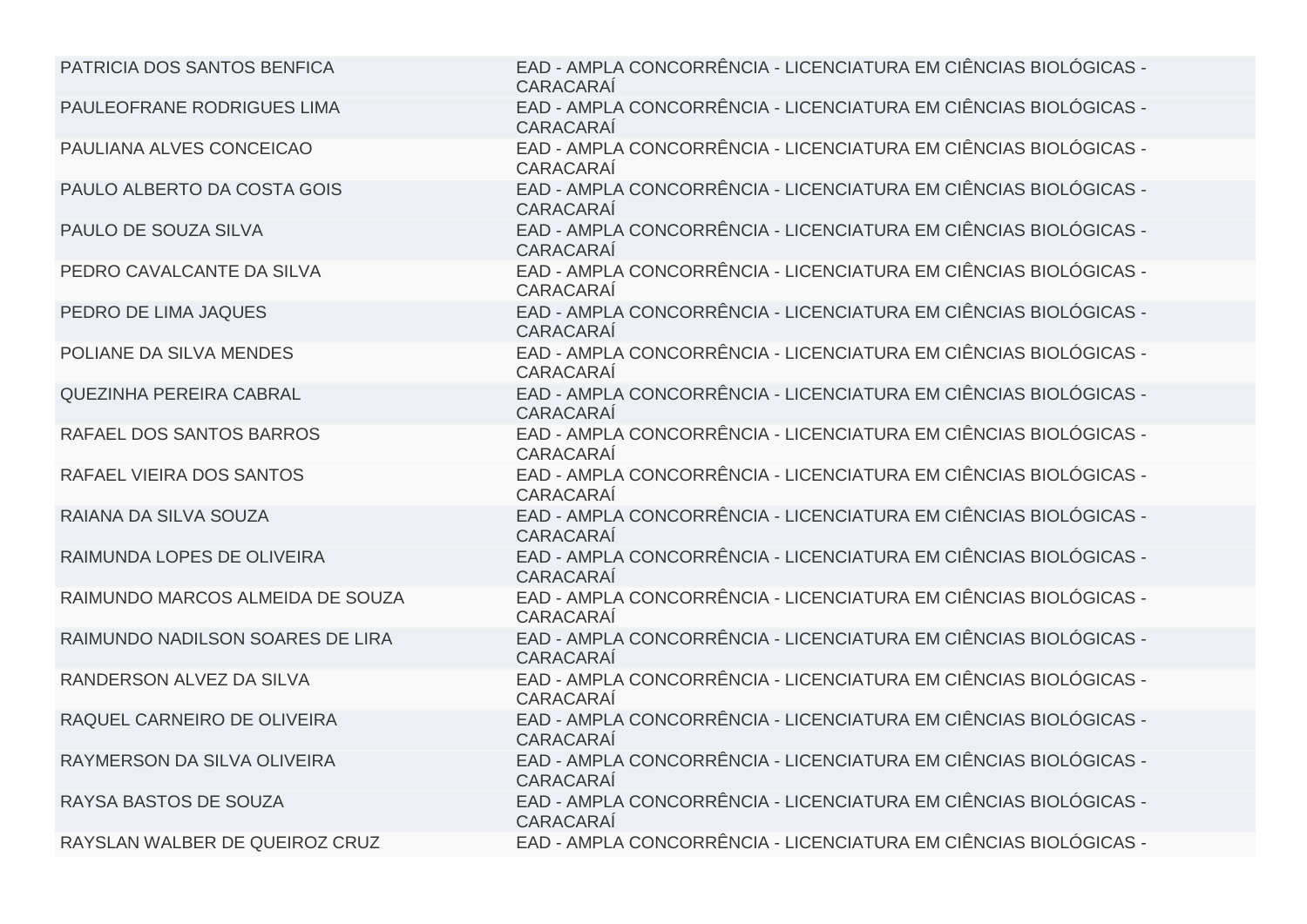|                                  | <b>CARACARAI</b>                                                                                   |
|----------------------------------|----------------------------------------------------------------------------------------------------|
| REBECA CAROLINA OLIVEIRA PEREIRA | EAD - AMPLA CONCORRÊNCIA - LICENCIATURA EM CIÊNCIAS BIOLÓGICAS -<br>CARACARAÍ                      |
| REGINA FERREIRA DE SOUZA         | EAD - AMPLA CONCORRÊNCIA - LICENCIATURA EM CIÊNCIAS BIOLÓGICAS -<br>CARACARAÍ                      |
| <b>RENISIA PALHETA LIMA</b>      | EAD - AMPLA CONCORRÊNCIA - LICENCIATURA EM CIÊNCIAS BIOLÓGICAS -<br>CARACARAÍ                      |
| RICK DANRLEY SANTANA PALHETA     | EAD - AMPLA CONCORRÊNCIA - LICENCIATURA EM CIÊNCIAS BIOLÓGICAS -<br>CARACARAÍ                      |
| ROBERTA EMANUELLE PEREIRA VIEIRA | EAD - AMPLA CONCORRÊNCIA - LICENCIATURA EM CIÊNCIAS BIOLÓGICAS -<br>CARACARAÍ                      |
| ROBSON SILVEIRA PINHO            | COTA EAD - LIC. EM CIÊNCIAS BIOLÓGICAS MAIOR QUE 1,5 SALÁRIOS, PRETO, PARDO<br>E ÍNDIO - CARACARAÍ |
| ROCICLEIA ABREU DO NASCIMENTO    | EAD - AMPLA CONCORRÊNCIA - LICENCIATURA EM CIÊNCIAS BIOLÓGICAS -<br>CARACARAÍ                      |
| ROCILENE SOUZA LIMA              | EAD - AMPLA CONCORRÊNCIA - LICENCIATURA EM CIÊNCIAS BIOLÓGICAS -<br>CARACARAÍ                      |
| RODRIGO COSTA SANTIAGO           | EAD - AMPLA CONCORRÊNCIA - LICENCIATURA EM CIÊNCIAS BIOLÓGICAS -<br>CARACARAÍ                      |
| ROMARIO DE LIMA BARATA           | EAD - AMPLA CONCORRÊNCIA - LICENCIATURA EM CIÊNCIAS BIOLÓGICAS -<br><b>CARACARAÍ</b>               |
| ROMULO DE OLIVEIRA ROCHA         | EAD - AMPLA CONCORRÊNCIA - LICENCIATURA EM CIÊNCIAS BIOLÓGICAS -<br>CARACARAÍ                      |
| ROSANE GAMA CORDEIRO             | EAD - AMPLA CONCORRÊNCIA - LICENCIATURA EM CIÊNCIAS BIOLÓGICAS -<br>CARACARAÍ                      |
| ROSA SILVA DE MESQUITA           | EAD - AMPLA CONCORRÊNCIA - LICENCIATURA EM CIÊNCIAS BIOLÓGICAS -<br>CARACARAÍ                      |
| ROSELI ALENCAR DA SILVA          | EAD - AMPLA CONCORRÊNCIA - LICENCIATURA EM CIÊNCIAS BIOLÓGICAS -<br>CARACARAÍ                      |
| ROSIMEIRE VIDAL LOPES            | EAD - AMPLA CONCORRÊNCIA - LICENCIATURA EM CIÊNCIAS BIOLÓGICAS -<br>CARACARAÍ                      |
| ROZANA PEREIRA DE AZEVEDO        | EAD - AMPLA CONCORRÊNCIA - LICENCIATURA EM CIÊNCIAS BIOLÓGICAS -<br>CARACARAÍ                      |
| ROZENILDA SOARES DA SILVA        | EAD - AMPLA CONCORRÊNCIA - LICENCIATURA EM CIÊNCIAS BIOLÓGICAS -<br><b>CARACARAÍ</b>               |
| RUBENS MAXWELL BEZERRA LO        | EAD - AMPLA CONCORRÊNCIA - LICENCIATURA EM CIÊNCIAS BIOLÓGICAS -<br>CARACARAÍ                      |
| <b>RUTE SALES DE SOUZA</b>       | EAD - AMPLA CONCORRÊNCIA - LICENCIATURA EM CIÊNCIAS BIOLÓGICAS -<br><b>CARACARAÍ</b>               |
|                                  |                                                                                                    |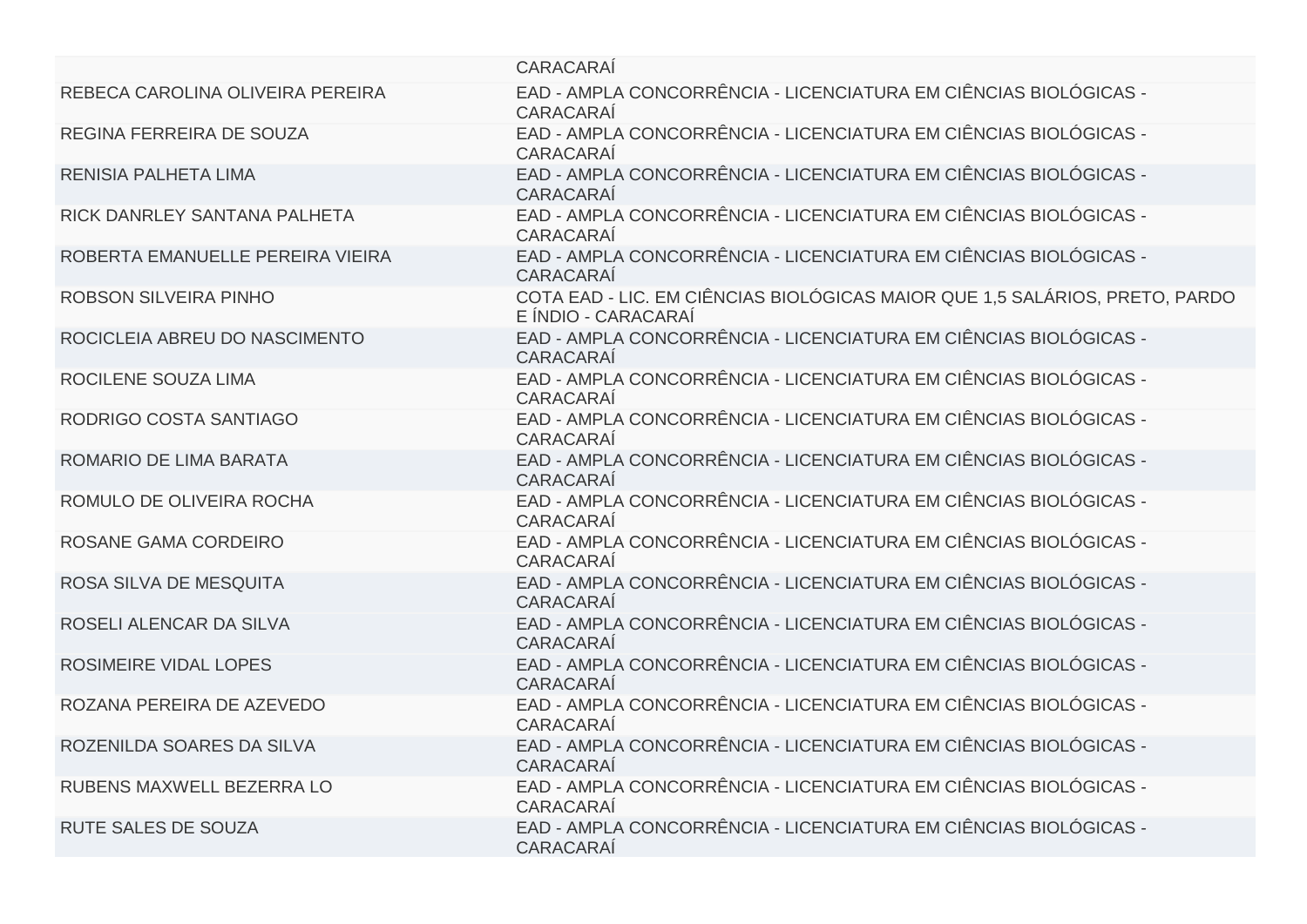| <b>SALETE BARBOSA GOMES</b>                           | EAD - AMPLA CONCORRÊNCIA - LICENCIATURA EM CIÊNCIAS BIOLÓGICAS -<br>CARACARAÍ                    |
|-------------------------------------------------------|--------------------------------------------------------------------------------------------------|
| SAMANTHA ANDRYA KATHERINE SILVA DE<br><b>CARVALHO</b> | EAD - AMPLA CONCORRÊNCIA - LICENCIATURA EM CIÊNCIAS BIOLÓGICAS -<br>CARACARAÍ                    |
| SANDRA DE SOUSA ABREU                                 | EAD - AMPLA CONCORRÊNCIA - LICENCIATURA EM CIÊNCIAS BIOLÓGICAS -<br>CARACARAÍ                    |
| SANDRA RAMOS DA SILVA                                 | EAD - AMPLA CONCORRÊNCIA - LICENCIATURA EM CIÊNCIAS BIOLÓGICAS -<br>CARACARAÍ                    |
| SANDRO ALEXIS PEREIRA FURTADO                         | EAD - AMPLA CONCORRÊNCIA - LICENCIATURA EM CIÊNCIAS BIOLÓGICAS -<br>CARACARAÍ                    |
| SASKYA DE MORAIS PEREIRA                              | EAD - AMPLA CONCORRÊNCIA - LICENCIATURA EM CIÊNCIAS BIOLÓGICAS -<br>CARACARAÍ                    |
| <b>SERGIO ALVES MADURO</b>                            | EAD - AMPLA CONCORRÊNCIA - LICENCIATURA EM CIÊNCIAS BIOLÓGICAS -<br>CARACARAÍ                    |
| <b>SINARA RODRIGUES REIS</b>                          | EAD - AMPLA CONCORRÊNCIA - LICENCIATURA EM CIÊNCIAS BIOLÓGICAS -<br>CARACARAÍ                    |
| SONIA APARECIDA MASSA VAZ                             | EAD - AMPLA CONCORRÊNCIA - LICENCIATURA EM CIÊNCIAS BIOLÓGICAS -<br>CARACARAÍ                    |
| STEFANI SUELANE RODRIGUES DE ANDRADE                  | EAD - AMPLA CONCORRÊNCIA - LICENCIATURA EM CIÊNCIAS BIOLÓGICAS -<br>CARACARAÍ                    |
| SUELEN CRISTINE NUNES SILVA                           | EAD - AMPLA CONCORRÊNCIA - LICENCIATURA EM CIÊNCIAS BIOLÓGICAS -<br>CARACARAÍ                    |
| SULAMITA OLIVEIRA SILVA                               | EAD - AMPLA CONCORRÊNCIA - LICENCIATURA EM CIÊNCIAS BIOLÓGICAS -<br>CARACARAÍ                    |
| SUZETE DE SOUZA QUEIROZ                               | EAD - AMPLA CONCORRÊNCIA - LICENCIATURA EM CIÊNCIAS BIOLÓGICAS -<br>CARACARAÍ                    |
| <b>SUZI KERLI SILVA LOPES</b>                         | EAD - AMPLA CONCORRÊNCIA - LICENCIATURA EM CIÊNCIAS BIOLÓGICAS -<br>CARACARAÍ                    |
| TAINARA DOS SANTOS MESQUITA                           | EAD - AMPLA CONCORRÊNCIA - LICENCIATURA EM CIÊNCIAS BIOLÓGICAS -<br>CARACARAÍ                    |
| TANIA MARIA BARBOSA DE LIMA                           | COTA EAD - LIC. EM CIÊNCIAS BIOLÓGICAS MAIOR QUE 1,5 SALÁRIOS SEM ETNIA<br>DECLARADA - CARACARAÍ |
| <b>TANIA PATRICIA DA SILVA</b>                        | EAD - AMPLA CONCORRÊNCIA - LICENCIATURA EM CIÊNCIAS BIOLÓGICAS -<br>CARACARAÍ                    |
| THACYLA THALINE DE LIMA CAVALCANTE                    | EAD - AMPLA CONCORRÊNCIA - LICENCIATURA EM CIÊNCIAS BIOLÓGICAS -<br>CARACARAÍ                    |
| THAISSA DA SILVA VITOR                                | EAD - AMPLA CONCORRÊNCIA - LICENCIATURA EM CIÊNCIAS BIOLÓGICAS -<br>CARACARAÍ                    |
| <b>THAYNARA LIMA FOGACA</b>                           | COTA EAD - LIC. EM CIÊNCIAS BIOLÓGICAS MENOR QUE 1,5 SALÁRIOS, PRETO, PARDO                      |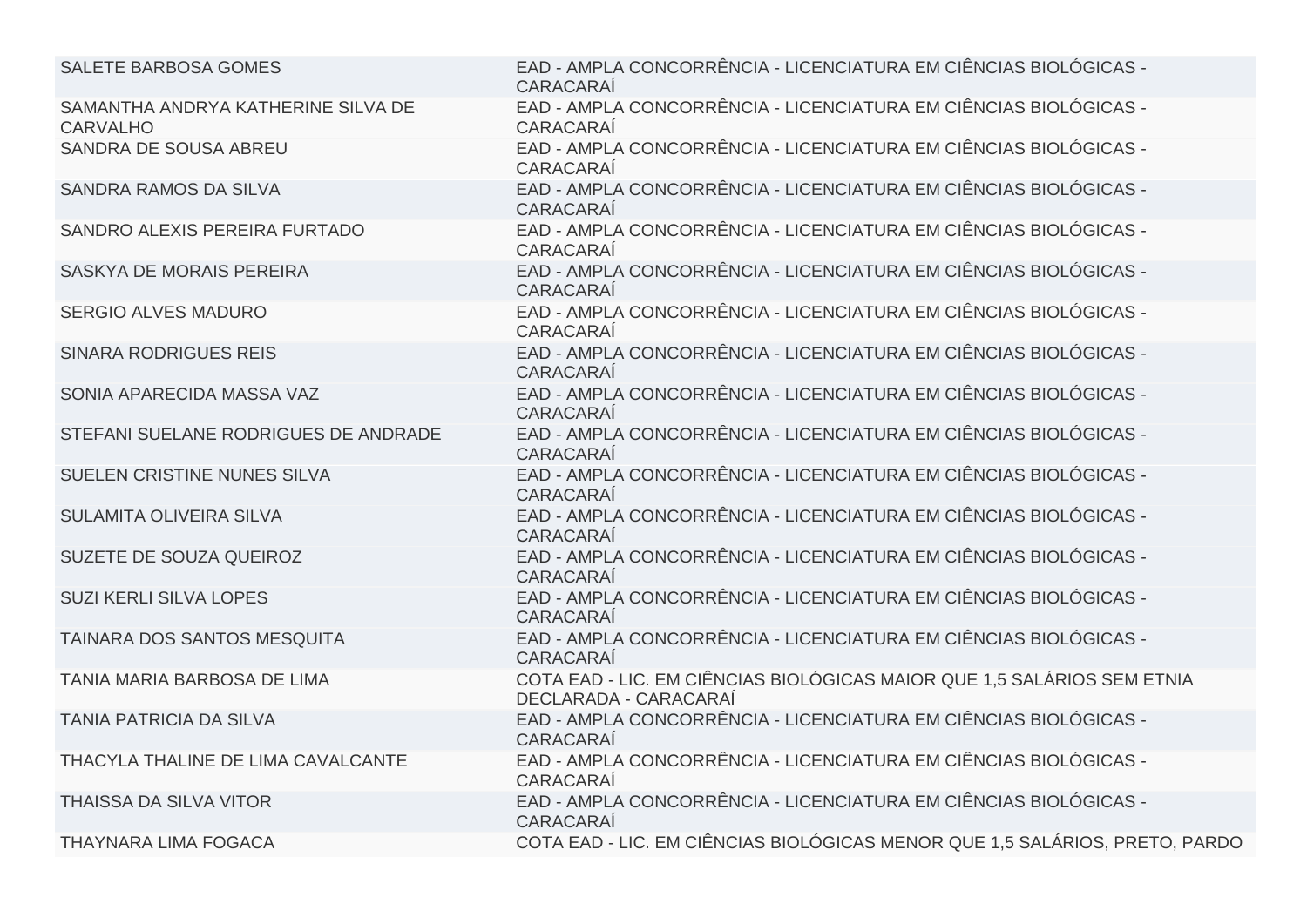|                                    | E INDIO - CARACARAI                                                                                |
|------------------------------------|----------------------------------------------------------------------------------------------------|
| THIAGO AUGUSTO NASCIMENTO COSTA    | EAD - AMPLA CONCORRÊNCIA - LICENCIATURA EM CIÊNCIAS BIOLÓGICAS -<br>CARACARAÍ                      |
| <b>UDAIRES DOS SANTOS LIMA</b>     | EAD - AMPLA CONCORRÊNCIA - LICENCIATURA EM CIÊNCIAS BIOLÓGICAS -<br>CARACARAÍ                      |
| ULDEMAR WILLIAN DUARTE DE MELLO    | EAD - AMPLA CONCORRÊNCIA - LICENCIATURA EM CIÊNCIAS BIOLÓGICAS -<br>CARACARAÍ                      |
| <b>VAGNER GONCALVES CALHEIROS</b>  | EAD - AMPLA CONCORRÊNCIA - LICENCIATURA EM CIÊNCIAS BIOLÓGICAS -<br>CARACARAÍ                      |
| <b>VALDENISE LIMA DA SILVA</b>     | EAD - AMPLA CONCORRÊNCIA - LICENCIATURA EM CIÊNCIAS BIOLÓGICAS -<br><b>CARACARAÍ</b>               |
| <b>VALESCA SUENE DE LIMA DIAS</b>  | EAD - AMPLA CONCORRÊNCIA - LICENCIATURA EM CIÊNCIAS BIOLÓGICAS -<br>CARACARAÍ                      |
| <b>VALTIONES CHAVES RAMOS</b>      | COTA EAD - LIC. EM CIÊNCIAS BIOLÓGICAS MENOR QUE 1,5 SALÁRIOS, PRETO, PARDO<br>E ÍNDIO - CARACARAÍ |
| <b>VALTIONES CHAVES RAMOS</b>      | COTA EAD - LIC. EM CIÊNCIAS BIOLÓGICAS MENOR QUE 1,5 SALÁRIOS SEM ETNIA<br>DECLARADA - CARACARAÍ   |
| VANDAMELI RODRIGUES DO NASCIMENTO  | EAD - AMPLA CONCORRÊNCIA - LICENCIATURA EM CIÊNCIAS BIOLÓGICAS -<br>CARACARAÍ                      |
| VANDERSON SOARES DO NASCIMENTO     | EAD - AMPLA CONCORRÊNCIA - LICENCIATURA EM CIÊNCIAS BIOLÓGICAS -<br><b>CARACARAÍ</b>               |
| <b>VANIA OLIVEIRA BASTOS RAMOS</b> | EAD - AMPLA CONCORRÊNCIA - LICENCIATURA EM CIÊNCIAS BIOLÓGICAS -<br>CARACARAÍ                      |
| <b>VANILZA CAVALCANTE MOURA</b>    | COTA EAD - LIC. EM CIÊNCIAS BIOLÓGICAS MENOR QUE 1,5 SALÁRIOS, PRETO, PARDO<br>E ÍNDIO - CARACARAÍ |
| <b>VANILZA CAVALCANTE MOURA</b>    | COTA EAD - LIC. EM CIÊNCIAS BIOLÓGICAS MAIOR QUE 1,5 SALÁRIOS, PRETO, PARDO<br>E ÍNDIO - CARACARAÍ |
| VANUSA CUNHA DA SILVA              | EAD - AMPLA CONCORRÊNCIA - LICENCIATURA EM CIÊNCIAS BIOLÓGICAS -<br>CARACARAÍ                      |
| <b>VILMA MORAES CORREA</b>         | EAD - AMPLA CONCORRÊNCIA - LICENCIATURA EM CIÊNCIAS BIOLÓGICAS -<br>CARACARAÍ                      |
| <b>VILMA OLIVEIRA BASTOS</b>       | EAD - AMPLA CONCORRÊNCIA - LICENCIATURA EM CIÊNCIAS BIOLÓGICAS -<br>CARACARAÍ                      |
| <b>VILMA OLIVEIRA BASTOS</b>       | EAD - AMPLA CONCORRÊNCIA - LICENCIATURA EM CIÊNCIAS BIOLÓGICAS -<br><b>CARACARAÍ</b>               |
| <b>VILSIMAR MARQUES CRAVEIRO</b>   | EAD - AMPLA CONCORRÊNCIA - LICENCIATURA EM CIÊNCIAS BIOLÓGICAS -<br>CARACARAÍ                      |
| <b>VIVIANE FONTES MONTEIRO</b>     | EAD - AMPLA CONCORRÊNCIA - LICENCIATURA EM CIÊNCIAS BIOLÓGICAS -<br>CARACARAÍ                      |
|                                    |                                                                                                    |